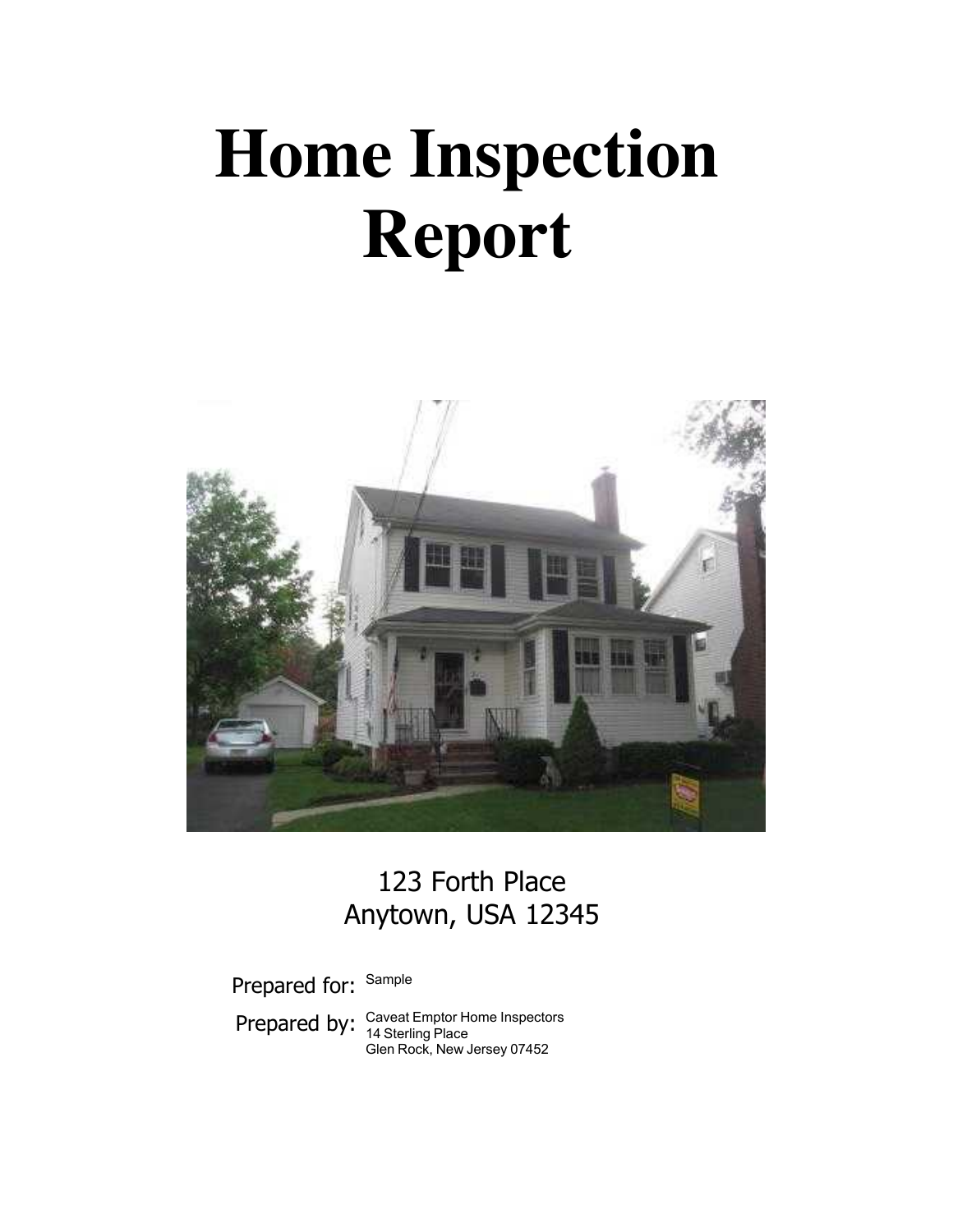## Table of Contents

| Definitions                | $\overline{2}$ |
|----------------------------|----------------|
| <b>General Information</b> | $\overline{2}$ |
| Lots and Grounds           | 3              |
| Exterior                   | 8              |
| Roof                       | 8              |
| Garage/Carport             | 9              |
| Electrical                 | 12             |
| Structure                  | 13             |
| <b>Attic</b>               | 16             |
| <b>Basement</b>            | 18             |
| Fireplace/Wood Stove       | 20             |
| <b>Heating System</b>      | 21             |
| Plumbing                   | 24             |
| Bathroom                   | 25             |
| Kitchen                    | 27             |
| Bedroom                    | 28             |
| Living Space               | 29             |
| Laundry Room/Area          | 30             |
| Summary                    | 32             |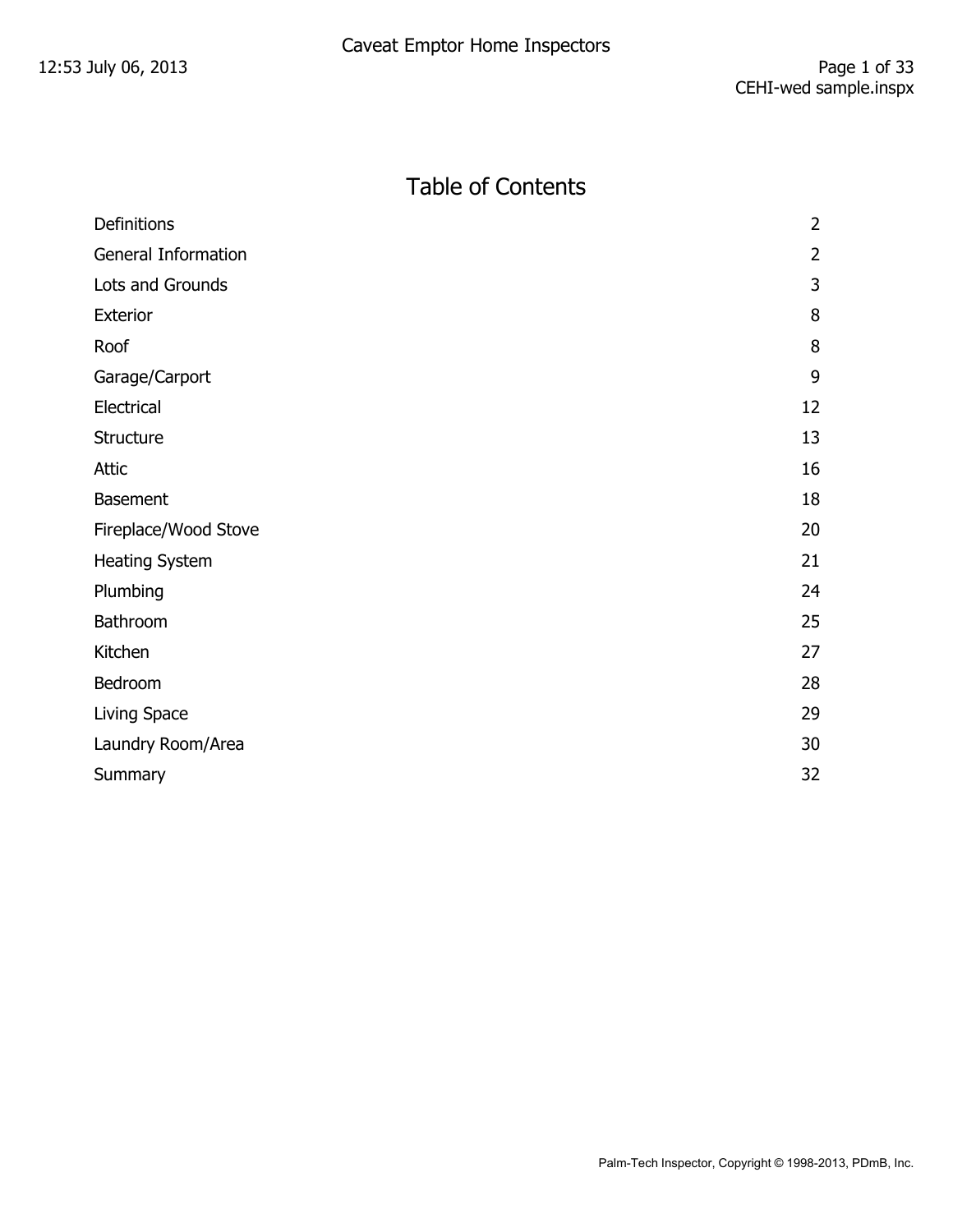#### **Definitions**

NOTE: All definitions listed below refer to the property or item listed as inspected on this report at the time of inspection Acceptable Functional with no obvious signs of defect.

- Not Present Item not present or not found.
- Not Inspected Item was unable to be inspected for safety reasons or due to lack of power, inaccessible, or disconnected at time of inspection.
- Marginal Item is not fully functional and requires repair or servicing.
- Defective Item needs immediate repair or replacement. It is unable to perform its intended function.

#### General Information

Property Information

Property Address 123 Forth Place City Anytown State New Jersey Zip 12345 Contact Name Phone Fax

Client Information

Client Name Client Address City State New Jersey Zip Phone Fax

Inspection Company

Inspector Name Michael T. Mulholland Company Name Caveat Emptor Home Inspectors Address 14 Sterling Place City Glen Rock State New Jersey Zip 07452 Phone (201)689-4998 Fax E-Mail mulhollandmtm@aol.com File Number 60313

**Conditions** 

Others Present Buyer's Agent and Buyer, Seller's Agent Property Occupied Yes Estimated Age 1920's Entrance Faces South Inspection Date 06/04/2013 Start Time 3:30 End Time 5:45 Electric On Yes Gas/Oil On Yes Water On Yes Temperature 80 F Weather Partly cloudy Soil Conditions Damp Space Below Grade Basement Building Type Single family Garage Detached Sewage Disposal City How Verified Multiple Listing Service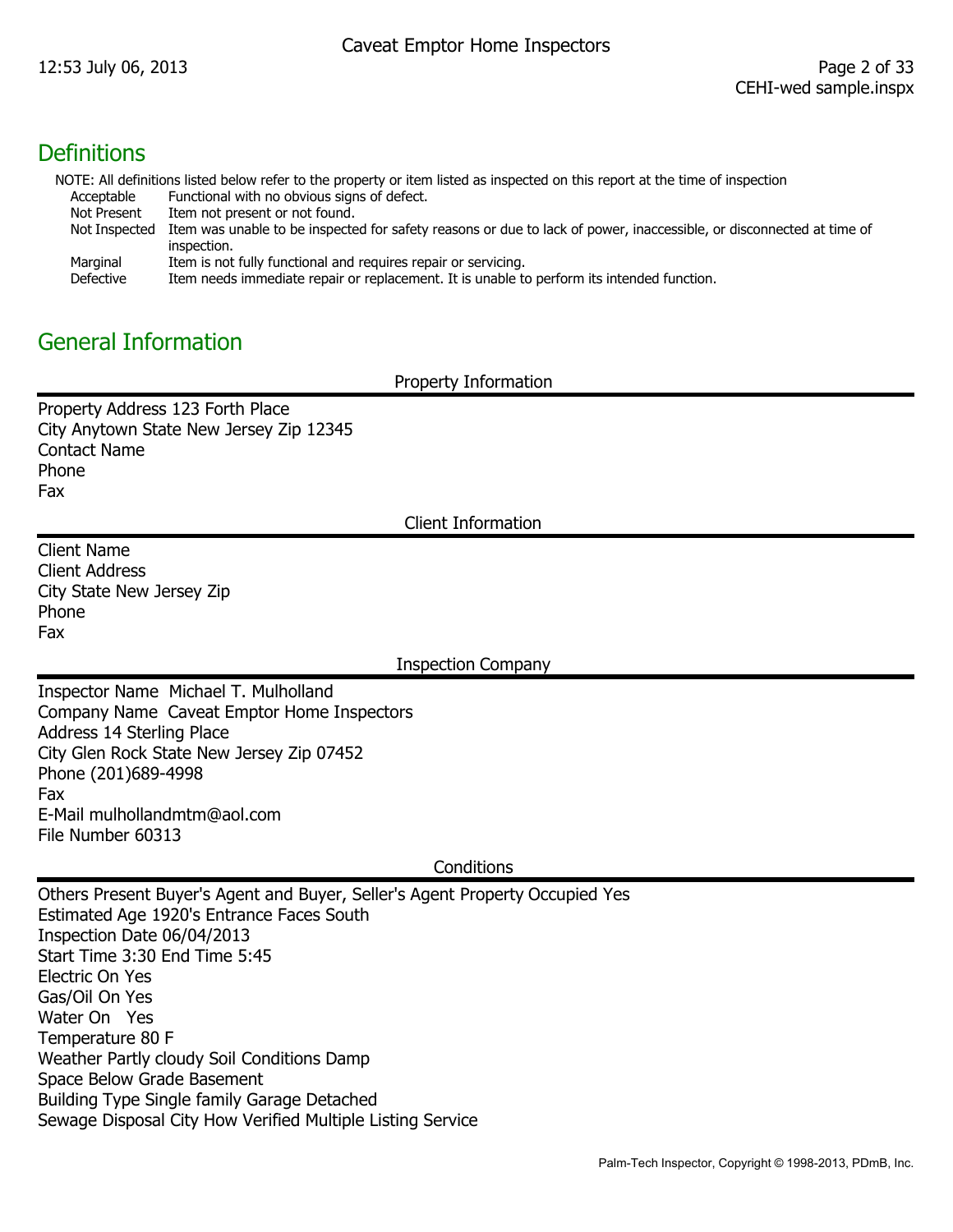# General Information (Continued)

Water Source City How Verified Multiple Listing Service Additions/Modifications Hot water heater., Boiler Permits Obtained Unknown How Verified Buyer to verify

## Lots and Grounds

Marginal Driveway: Asphalt Heavy cracks in surface, Uneven settling

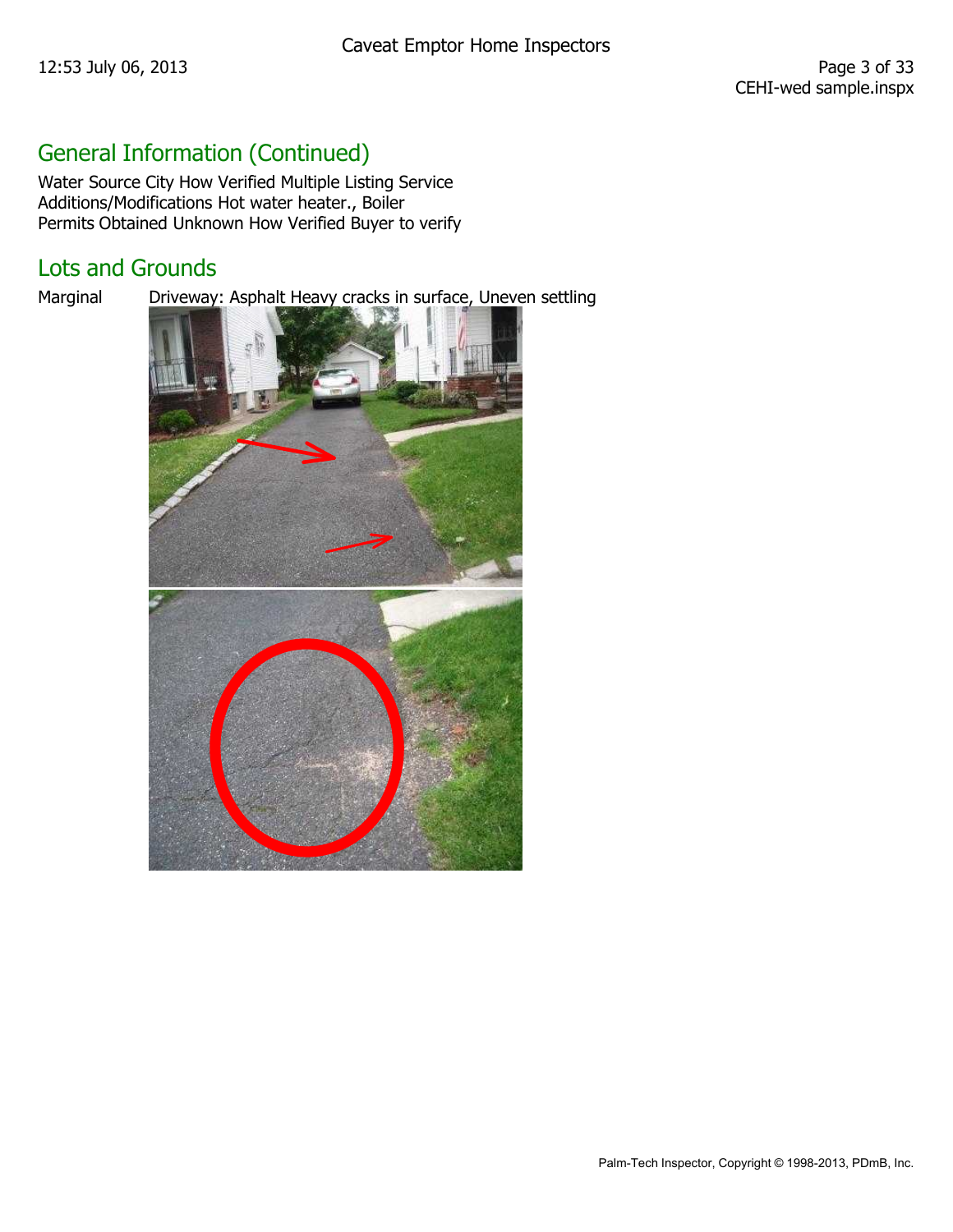Defective Walks: Concrete Cracked, Trip hazard



Marginal Steps/Stoops: Brick Railings loose, saftey hazard., Bricks need pointing.

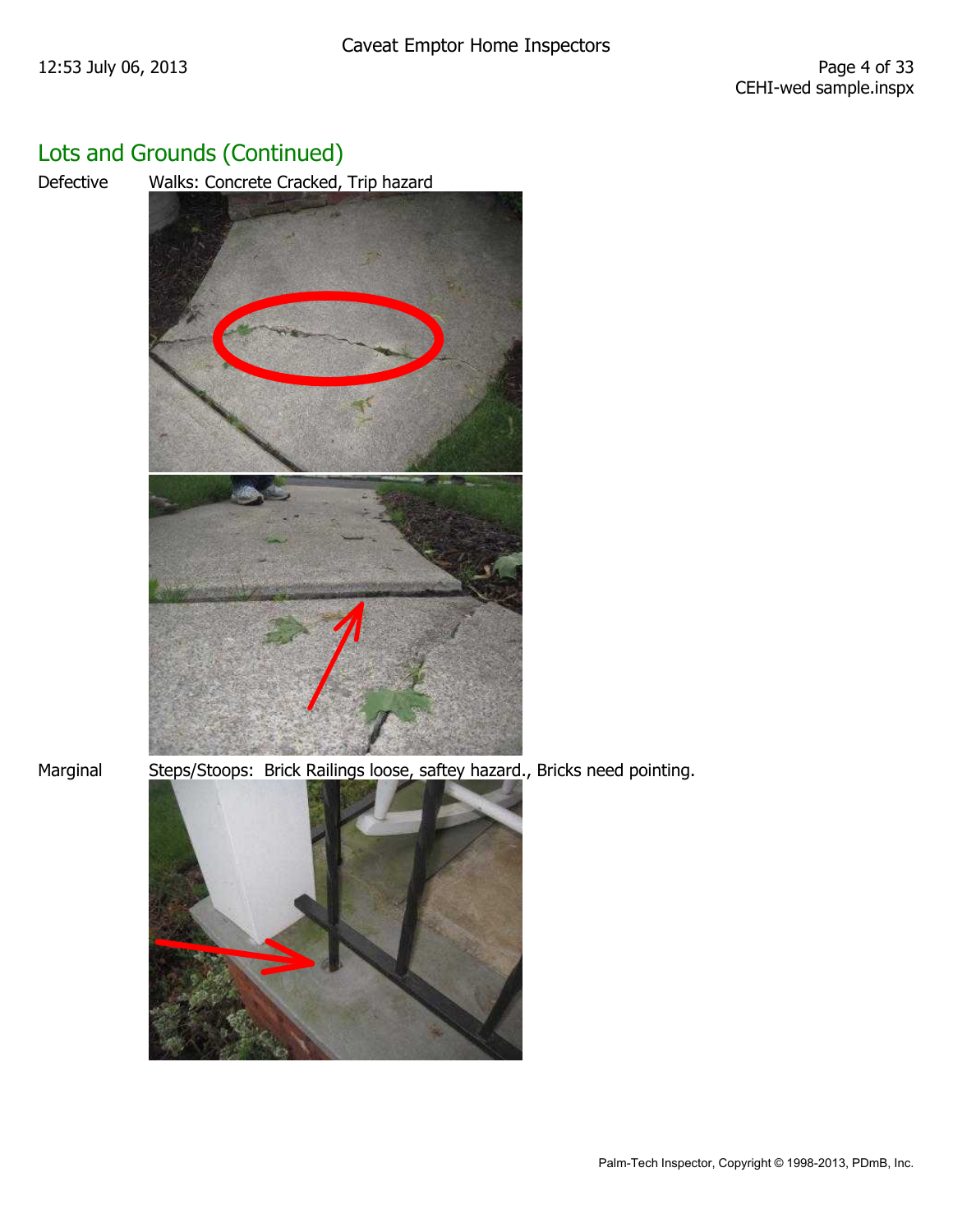Steps/Stoops: (continued)



Marginal Deck: Stained wood Not lag bolted to house, Railing support loose., Baluster openings too wide

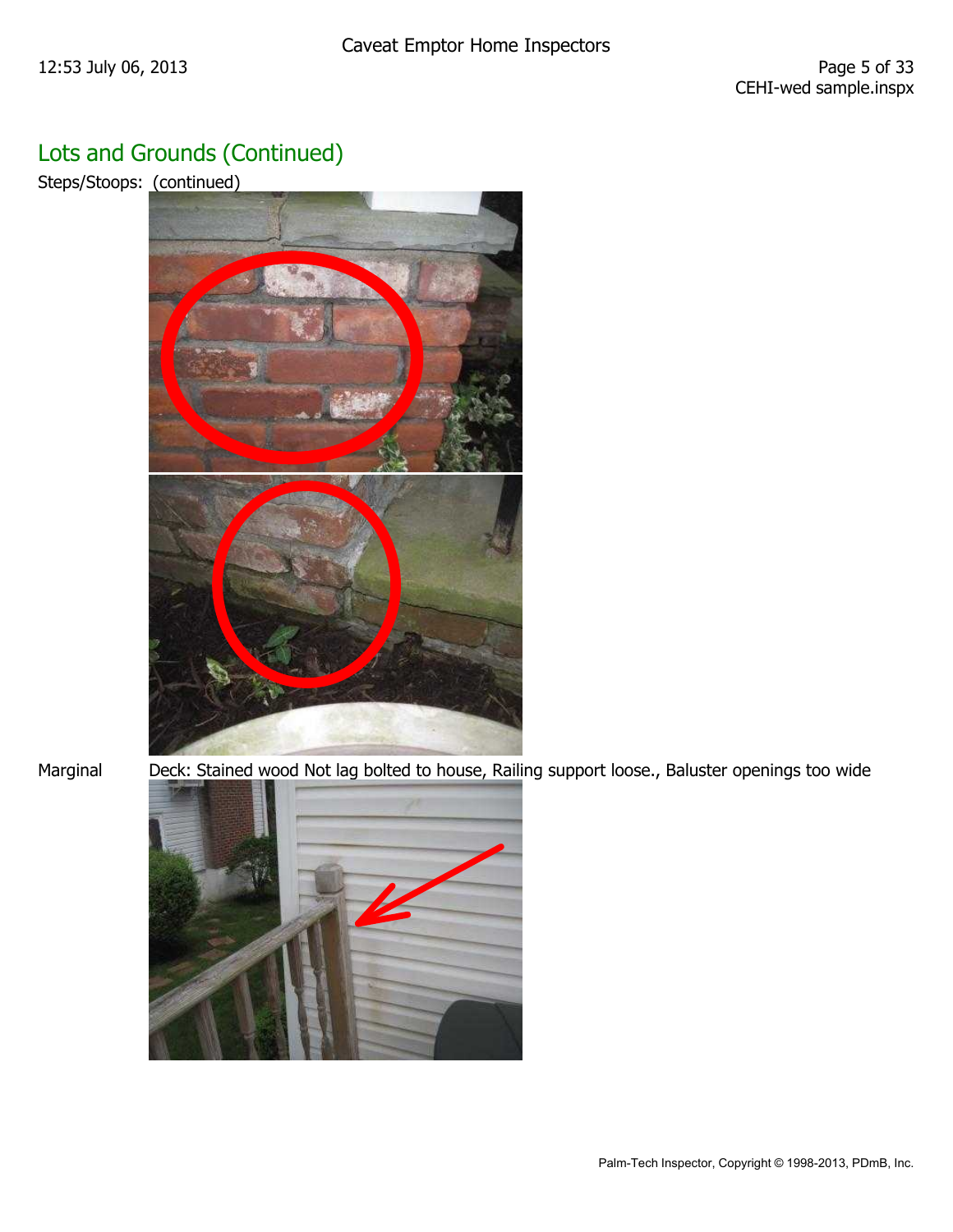Deck: (continued)

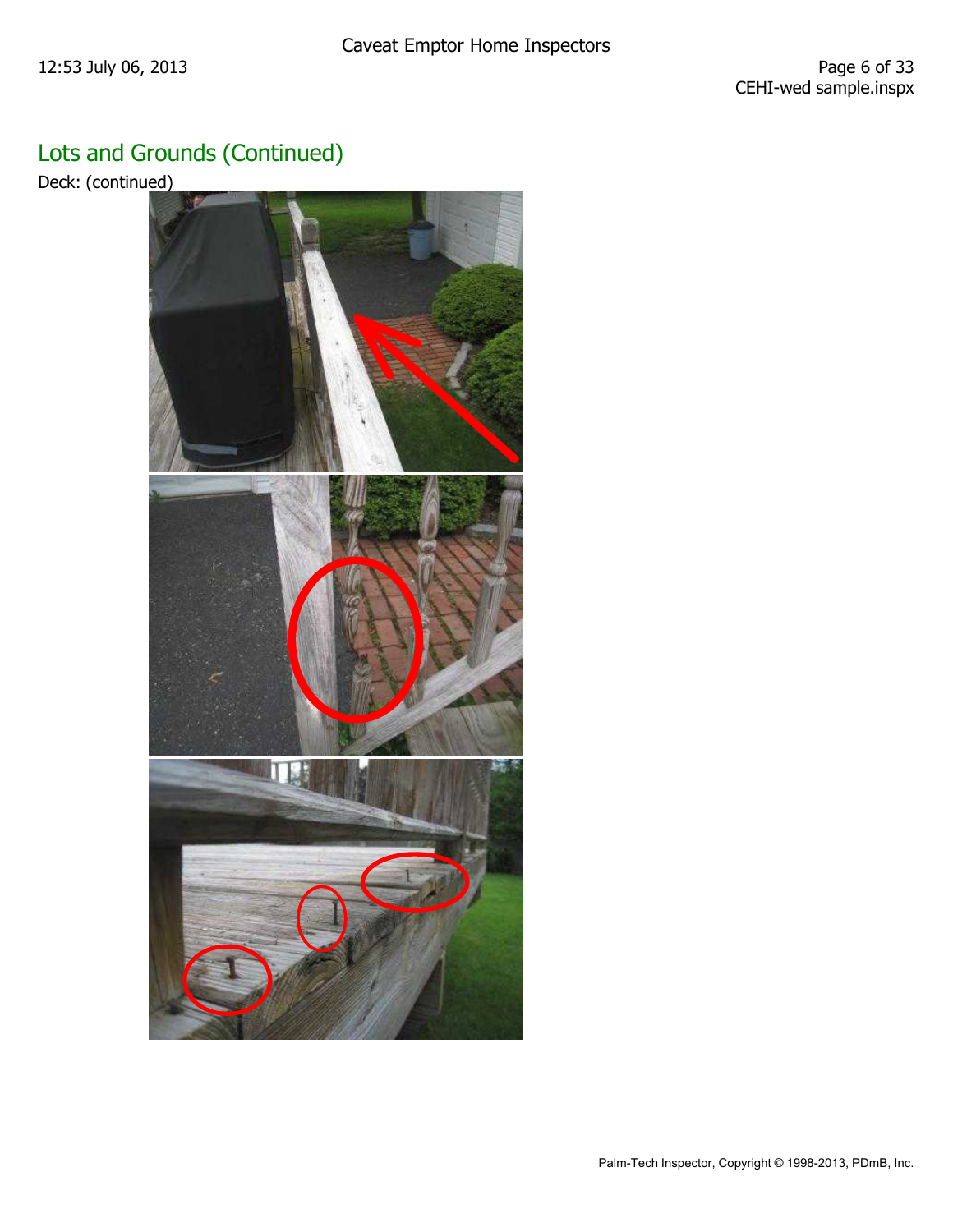Deck: (continued)



Acceptable Grading: Minor slope Not Present Swale: Marginal Vegetation: Ivy, Vines Ivy/vines growing on structure,removal is suggested. Not Present Window Wells: Not Present Exterior Surface Drain: Not Inspected Fences: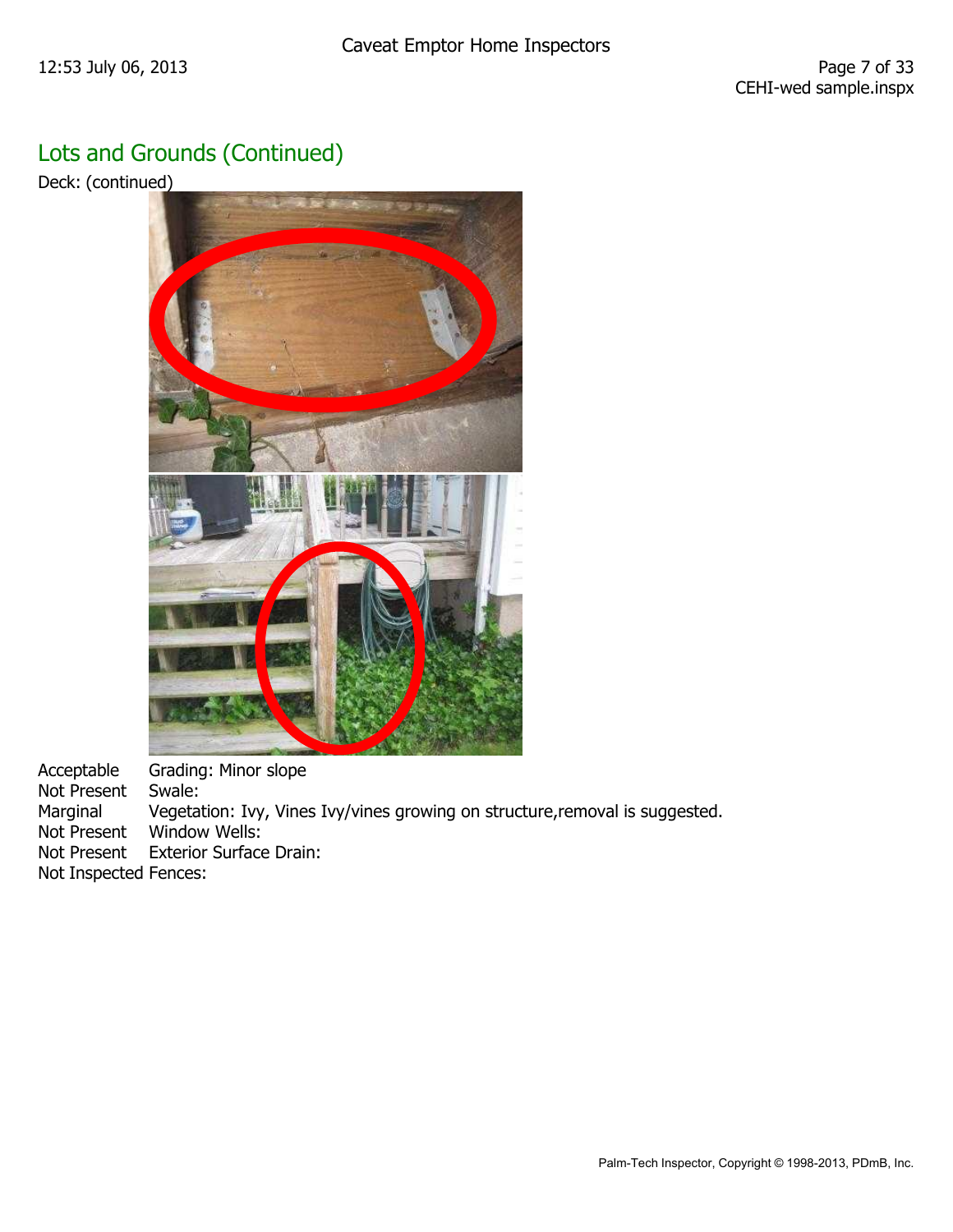#### **Exterior**

**This is a visual inspection limited in scope by (but not restricted to) the following conditions. >A representative sample of exterior components was inspected rather then every occurrence of components.** 

**>The inspection does not include an assessment of geological, geotechnical, or hydrological conditions, or environmental hazards.** 

**>Screening, shutters, awnings, or similar seasonal accessories, fences, recreational facilities, outbuildings, sea walls, break-walls, docks, erosion control, and earth stabilization measures are not inspected unless specifically agreed upon and documented in this report.** 

Entire Exterior Surface

| Acceptable  | Type: Vinyl siding                                      |
|-------------|---------------------------------------------------------|
| Acceptable  | Trim: Aluminum                                          |
| Acceptable  | Fascia: Aluminum                                        |
| Acceptable  | Soffits: Aluminum                                       |
| Not Present | Door Bell:                                              |
| Acceptable  | Entry Doors: Metal, Wood                                |
| Acceptable  | Windows: Wood double hung                               |
| Acceptable  | Storm Windows: Aluminum framed standard glass           |
| Acceptable  | Window Screens: Metal                                   |
| Marginal    | Basement Windows: Aluminum slider                       |
| Acceptable  | Exterior Lighting: Surface mounted lamps front and rear |
| Acceptable  | Exterior Electric Outlets: 110 VAC                      |
| Acceptable  | Hose Bibs: Rotary                                       |
| Acceptable  | Gas Meter: Basement                                     |
| Acceptable  | Main Gas Valve: Located at gas meter                    |

#### Roof

| <b>Entire Roof Surface</b> |                                                                                            |
|----------------------------|--------------------------------------------------------------------------------------------|
|                            | Method of Inspection: Ground level with binoculars                                         |
| Acceptable                 | Unable to Inspect: 20% Height of roof                                                      |
| Acceptable                 | Material: Asphalt shingle Signs of curling or cupping                                      |
| Type: Gable                |                                                                                            |
|                            | Approximate Age: apprx 10 to 15 yrs old                                                    |
| Acceptable                 | Flashing: Aluminum                                                                         |
| Acceptable                 | Valleys: Asphalt shingle                                                                   |
| Acceptable                 | Plumbing Vents: Cast Iron                                                                  |
| Acceptable                 | Electrical Mast: Surface mount                                                             |
| Marginal                   | Gutters: Aluminum Gutters loose, spikes or straps missing, Leaking, Need cleaning          |
| Acceptable                 | Downspouts: Aluminum                                                                       |
| Acceptable                 | Leader/Extension: Under ground system not inspected.                                       |
| <b>East Chimney</b>        |                                                                                            |
| Acceptable                 | Chimney: Brick Unable to view interior of chimney due to height, Vines growing on chimney. |
|                            | Remove.                                                                                    |
| Acceptable                 | Flue/Flue Cap: Metal Recommend adding rain/snow cap                                        |
| Acceptable                 | Chimney Flashing: Copper, Tar covered                                                      |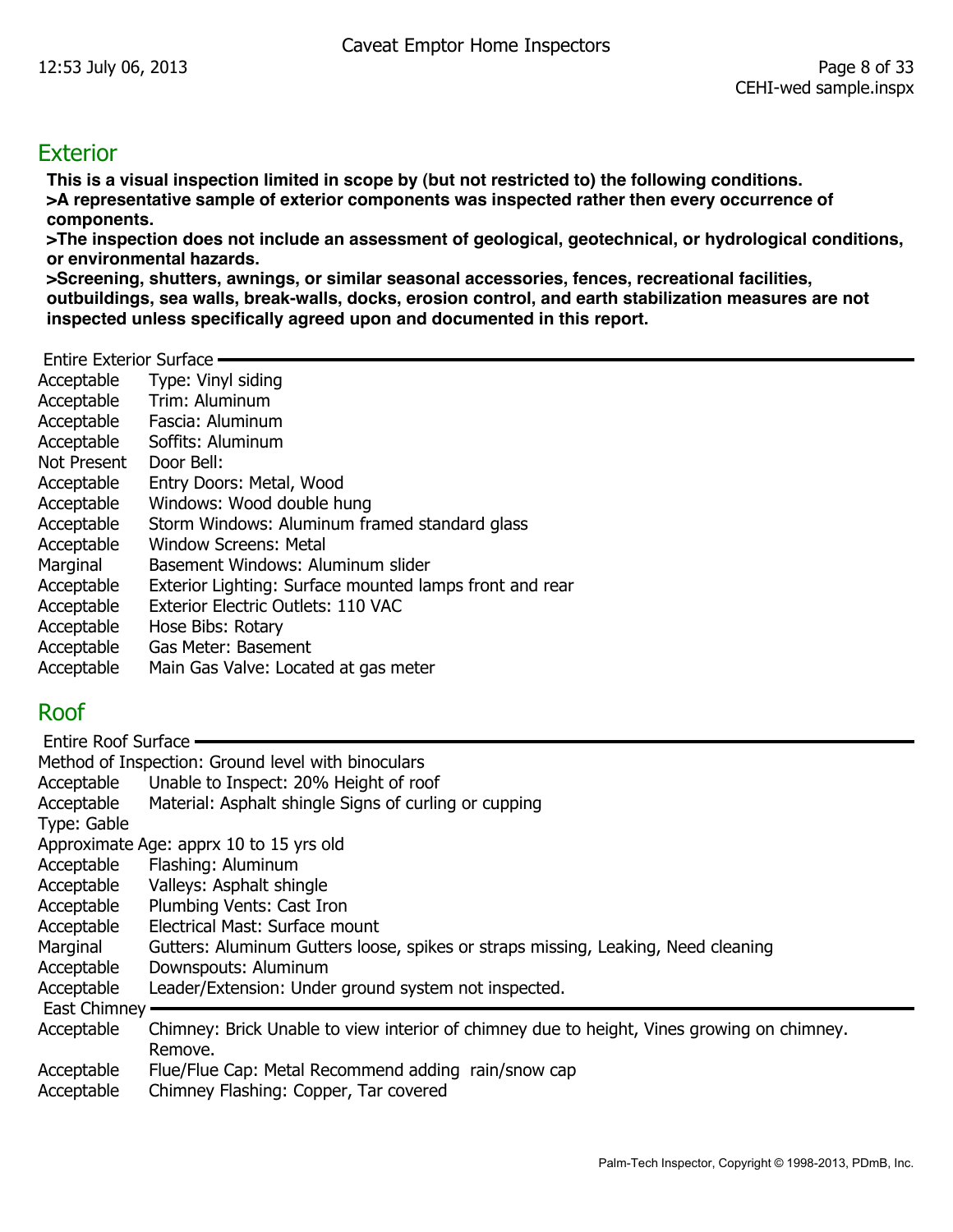## Garage/Carport

**Limitations of Interior inspection** 

**As we have discussed and as described in your inspection contract, this is a visual inspection limited in scope by (but not restricted to) the following conditions** 

**>Furniture, storage, appliances and/or wall hangings are not moved to permit inspection and may block defects.** 

**>Carpeting, window treatments, central vacuum systems, household appliances, recreational facilities, paint, wallpaper, and other finish treatments are not inspected.** 

Rear Garage

Type of Structure: Detached Car Spaces: 1





Acceptable Garage Doors: Insulated aluminum Acceptable Door Operation: Manual Acceptable Exterior Surface: Vinyl siding Wood siding in contact with soil. Promotes termites.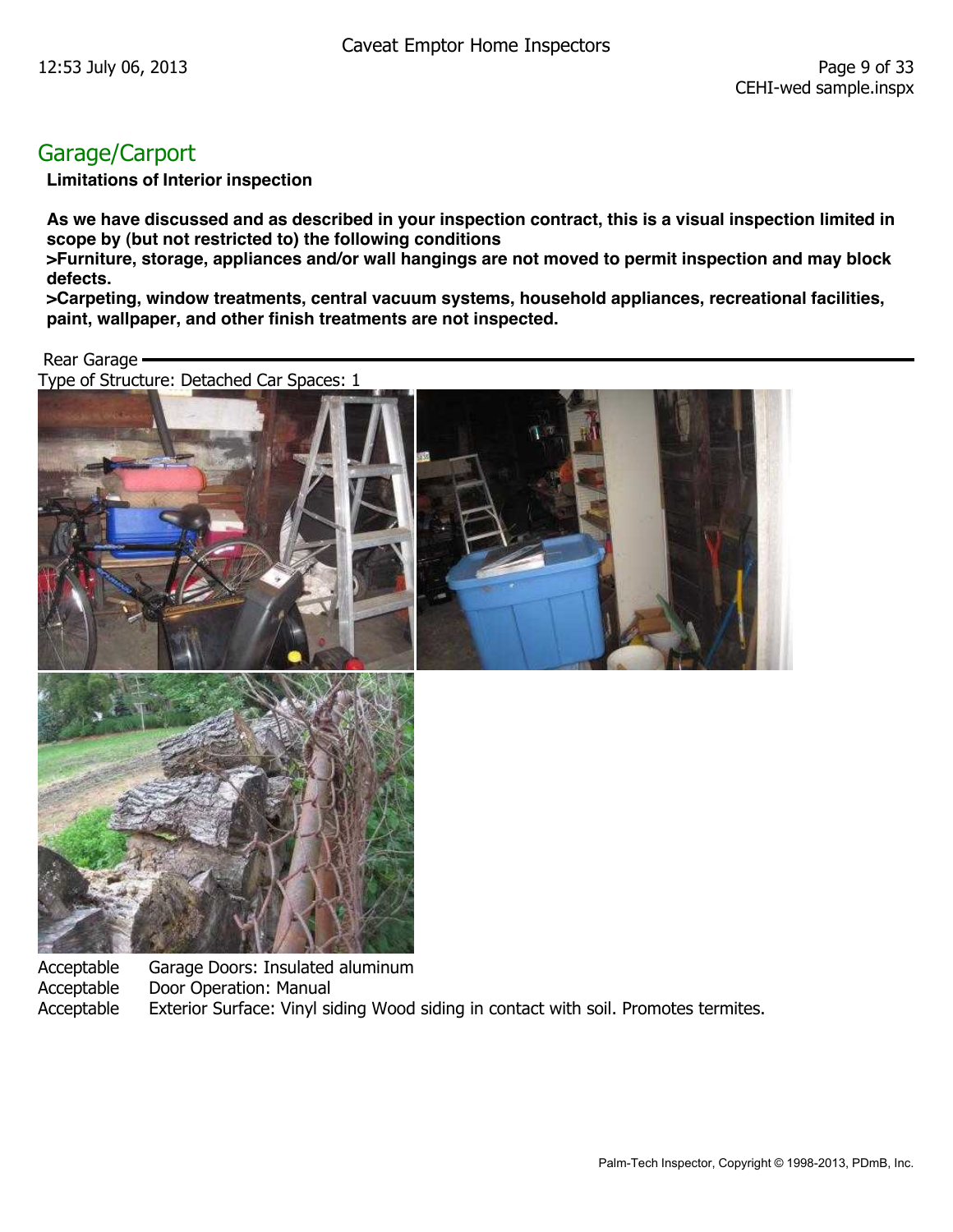# Garage/Carport (Continued)

Acceptable Roof: Asphalt shingle



Marginal Roof Structure: 2x6 Rafter Trim boards rotted.<br>Acceptable Ceiling: Exposed framing Ceiling: Exposed framing Defective Walls: Exposed framing Termite damage

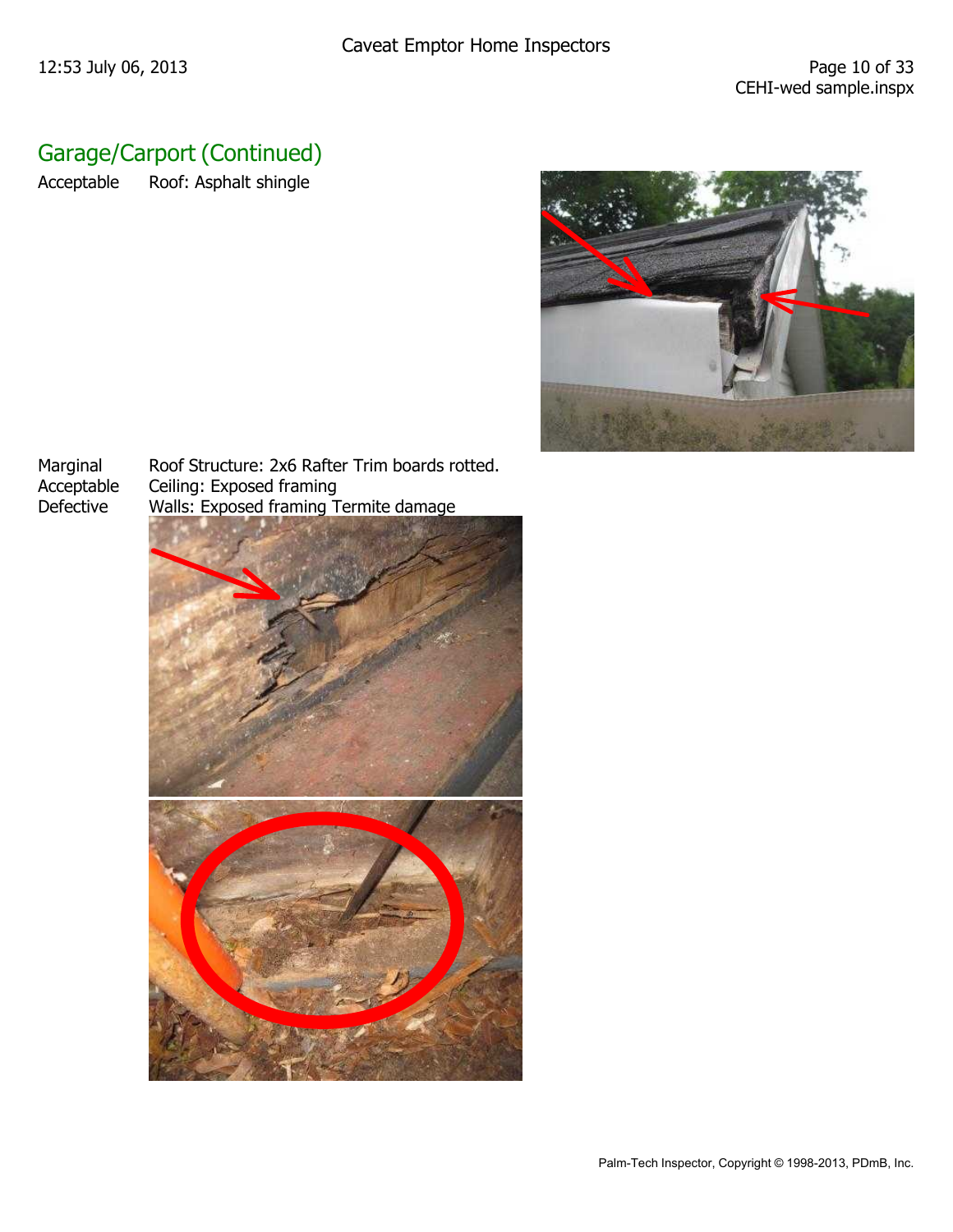## Garage/Carport (Continued)

Walls: (continued)



Marginal Floor/Foundation: Poured concrete Floor settled Defective Electrical: 110 VAC outlets and lighting circuits Buried outlet on exterior. Fire Hazard !



Not Present Smoke Detector: Not Present Heating: Acceptable Windows: Aluminum double hung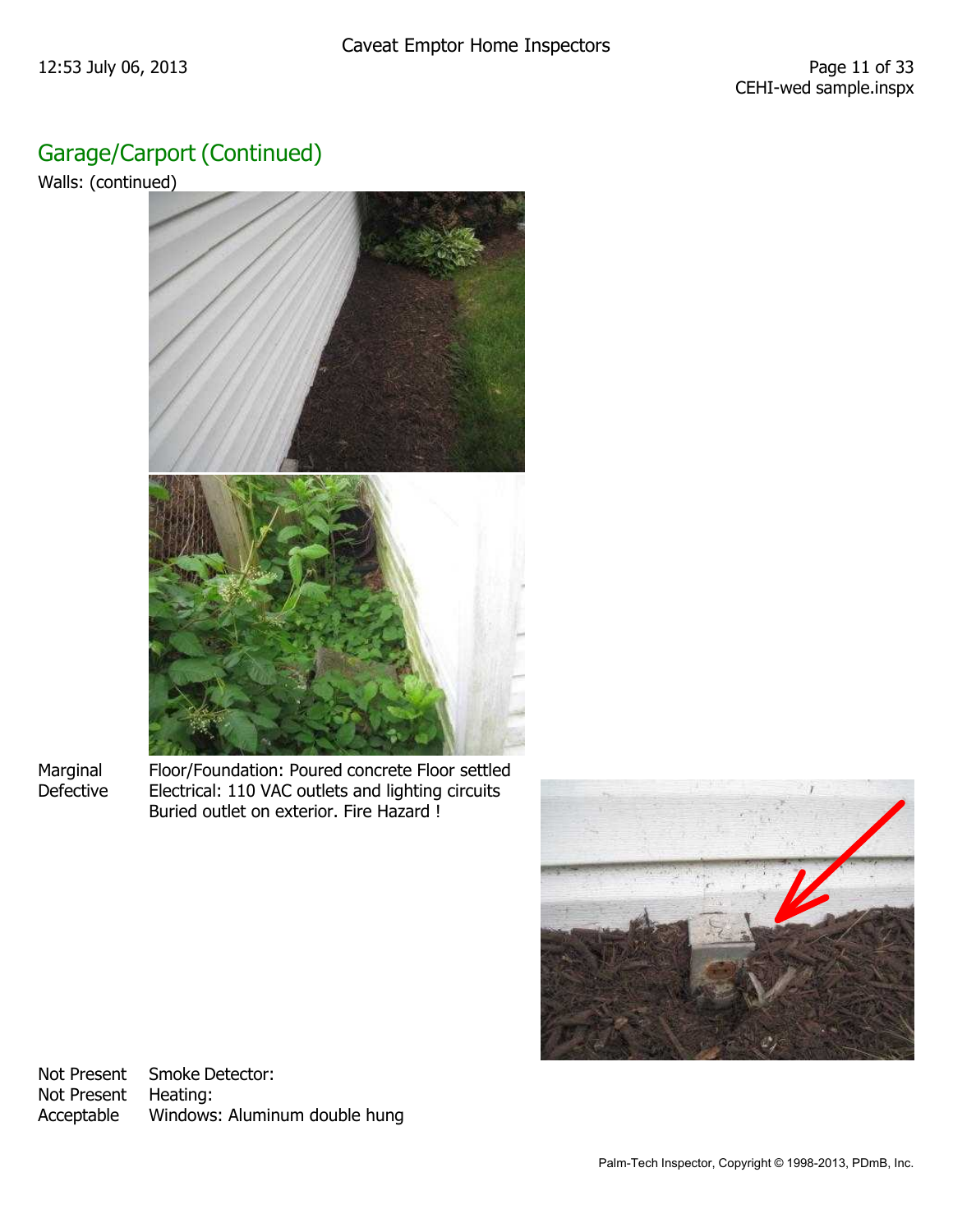## Garage/Carport (Continued)

Acceptable Gutters: Aluminum Acceptable Downspouts: Aluminum Acceptable Leader/Extensions:

#### **Electrical**

**Limitations of Electrical Inspection** 

**As we have discussed and as described in your inspection contract, this is a visual inspection limited in scope by (but not restricted to) the following conditions:** 

**>Electrical components concealed behind finished surfaces are not inspected.** 

**>Only a representative sampling of outlets and light fixtures were tested.** 

**>Furniture and/or storage may restrict access to some electrical components which may not be inspected.** 

**>The inspection does not include remote control devices, alarm systems and components, low voltage wiring, systems, and components, ancillary wiring, systems, and other components which are not part of the primary electrical power distribution system.** 

#### **SMOKE DETECTORS**

**> If no smoke detectors are presently installed in the building, it is recommended that smoke detectors be installed at least in the ceiling of the basement near the mechanical equipment, as well as in the hall way ceiling outside sleeping rooms.** 

**>Carbon Monoxide Detectors are now required by some jurisdictions when the house contains any gas-burning appliances or has an attached garage.** 

**These devises should be placed and maintained in accordance with the manufacturers directions.** 

**Smoke detectors installed in the house should be checked every 2 - 3 weeks to insure that they function.** 

Service Size Amps: 100 Volts: 110-240 VAC Acceptable Service: Aluminum Acceptable 120 VAC Branch Circuits: Copper Acceptable 240 VAC Branch Circuits: Copper Acceptable Aluminum Wiring: Service only Acceptable Conductor Type: Armored cable Acceptable Ground: Plumbing ground only Not Present Smoke Detectors: None present Basement Electric Panel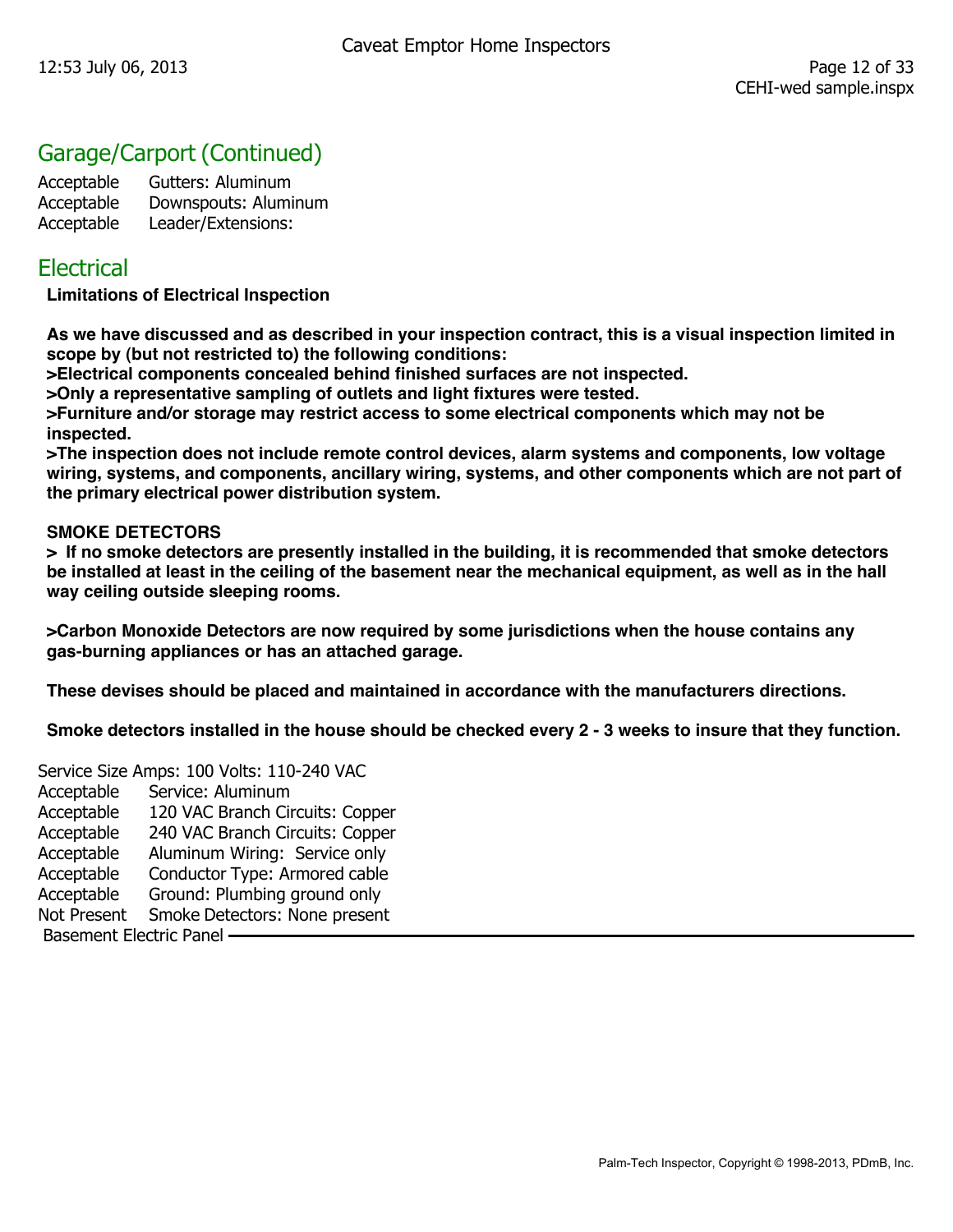## Electrical (Continued)

Acceptable Manufacturer: Square D Missing screws



Maximum Capacity: 100 Amps Acceptable Main Breaker Size: 100 Amps Acceptable Breakers: Copper Not Present Fuses: Not Present AFCI: Acceptable GFCI: At GFCI receptacles only Is the panel bonded? Yes

#### **Structure**

**Limitations of Structural Inspection** 

**This is a visual inspection limited in scope by (but not restricted to) the following conditions: >Structural components concealed behind finished surfaces could not be inspected. >Only a representative sampling of visible structural components were inspected. >Furniture and/or may restrict access to some structural components. >Engineering or architectural services such as calculation of structural capacities, adequacy, or integrity are not part of a home inspection** 

Acceptable Structure Type: Wood frame Acceptable Foundation: Block Acceptable Differential Movement: No movement or displacement noted Not Inspected Beams: Acceptable Bearing Walls: Frame Acceptable Joists/Trusses: 2x10 Acceptable Piers/Posts: Steel posts Acceptable Floor/Slab: Poured slab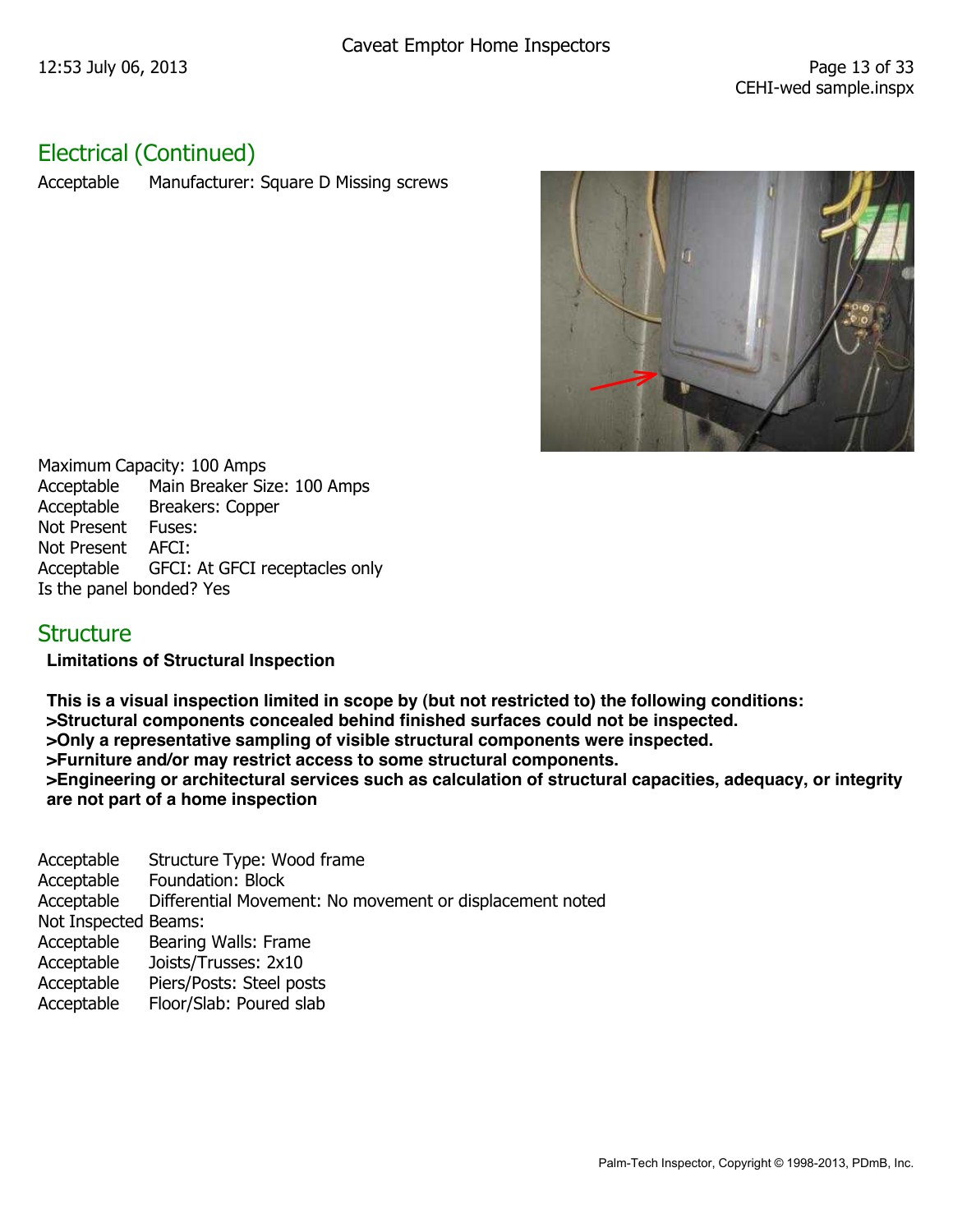## Structure (Continued)

Defective Stairs/Handrails: Wood stairs with wood handrails No ballisters.(Safety), Railings to low., Handrails missing (Safety)

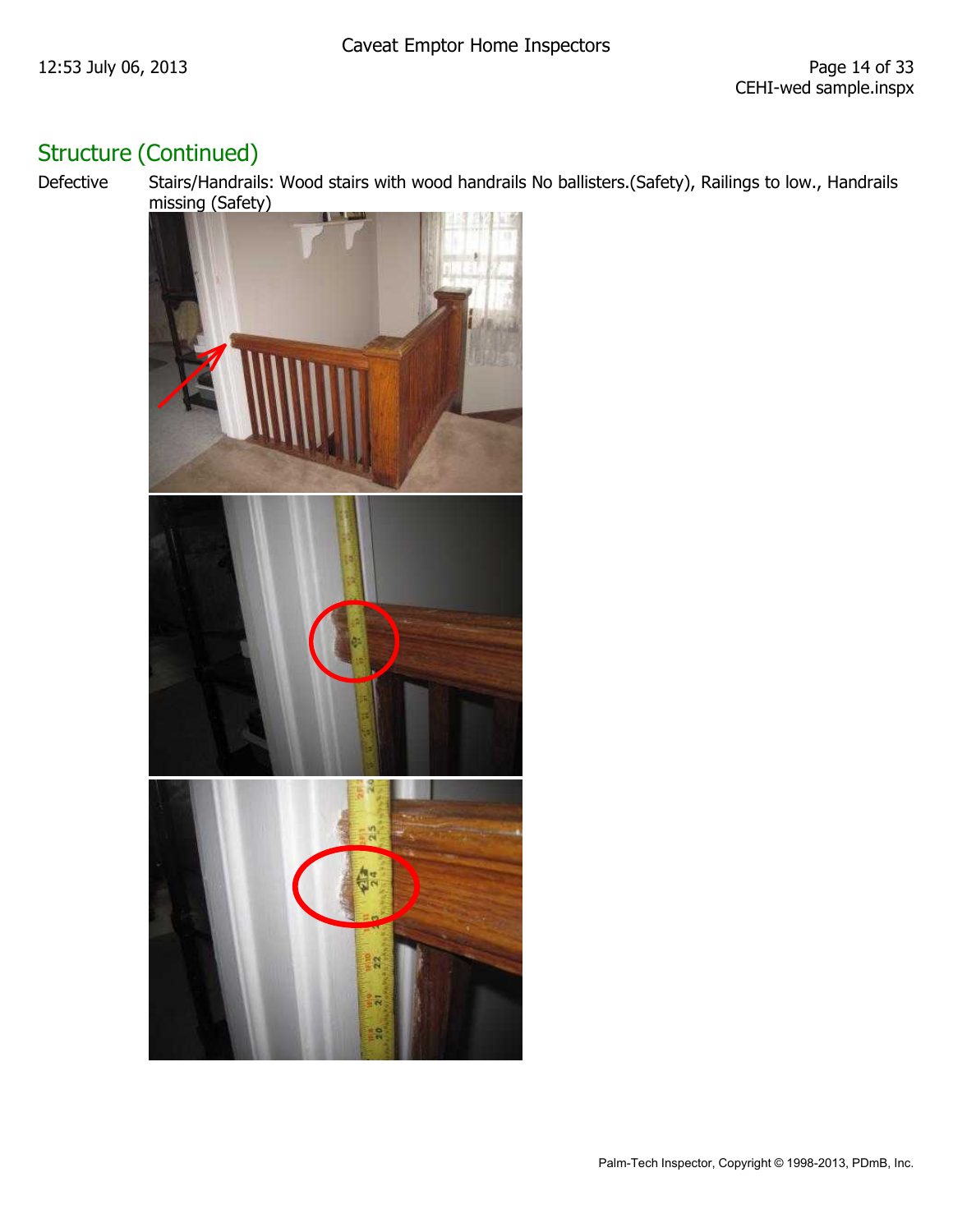# Structure (Continued)

Stairs/Handrails: (continued)



Not Inspected Subfloor: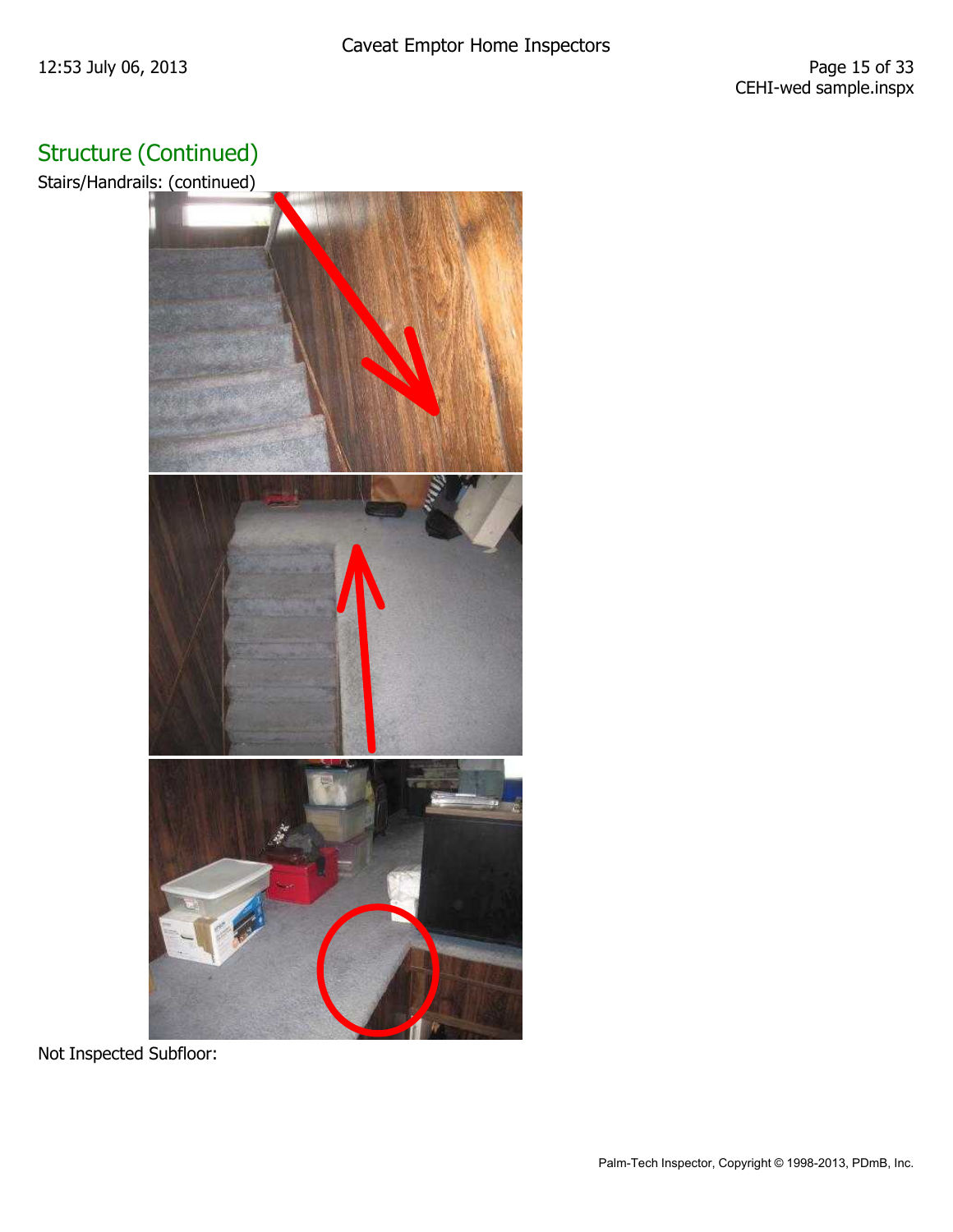#### Attic

**Limitations of Insulation / Ventilation Inspection** 

**As we have discussed and as described in your inspection contract, this is a visual inspection limited in scope by (but not restricted to) the following conditions:** 

**>Insulation/ventilation type and levels in concealed areas are not inspected. Insulation and vapor barriers are not disturbed and no destructive tests (such as cutting openings in walls to look for insulation) are performed.** 

**>Potentially hazardous materials such as Asbestos and Urea Formaldehyde Foam Insulation (UFFI) cannot be positively identified without a detailed inspection and laboratory analysis. This is beyond the scope of the inspection.** 

**>An analysis of indoor air quality is not part of our inspection unless explicitly contracted-for and discussed in this or a separate report.** 

**>Any estimates of insulation R values or depths are rough average values.** 

Entire Attic

Method of Inspection: In the attic

Acceptable Unable to Inspect: 30% Insulation, Safety and footing

Acceptable Roof Framing: 2x8

Defective Sheathing: Dimensional wood Wood rot present



Marginal Ventilation: Windows only Insufficient ventilation for size of structure, Recommend additional ventilation be installed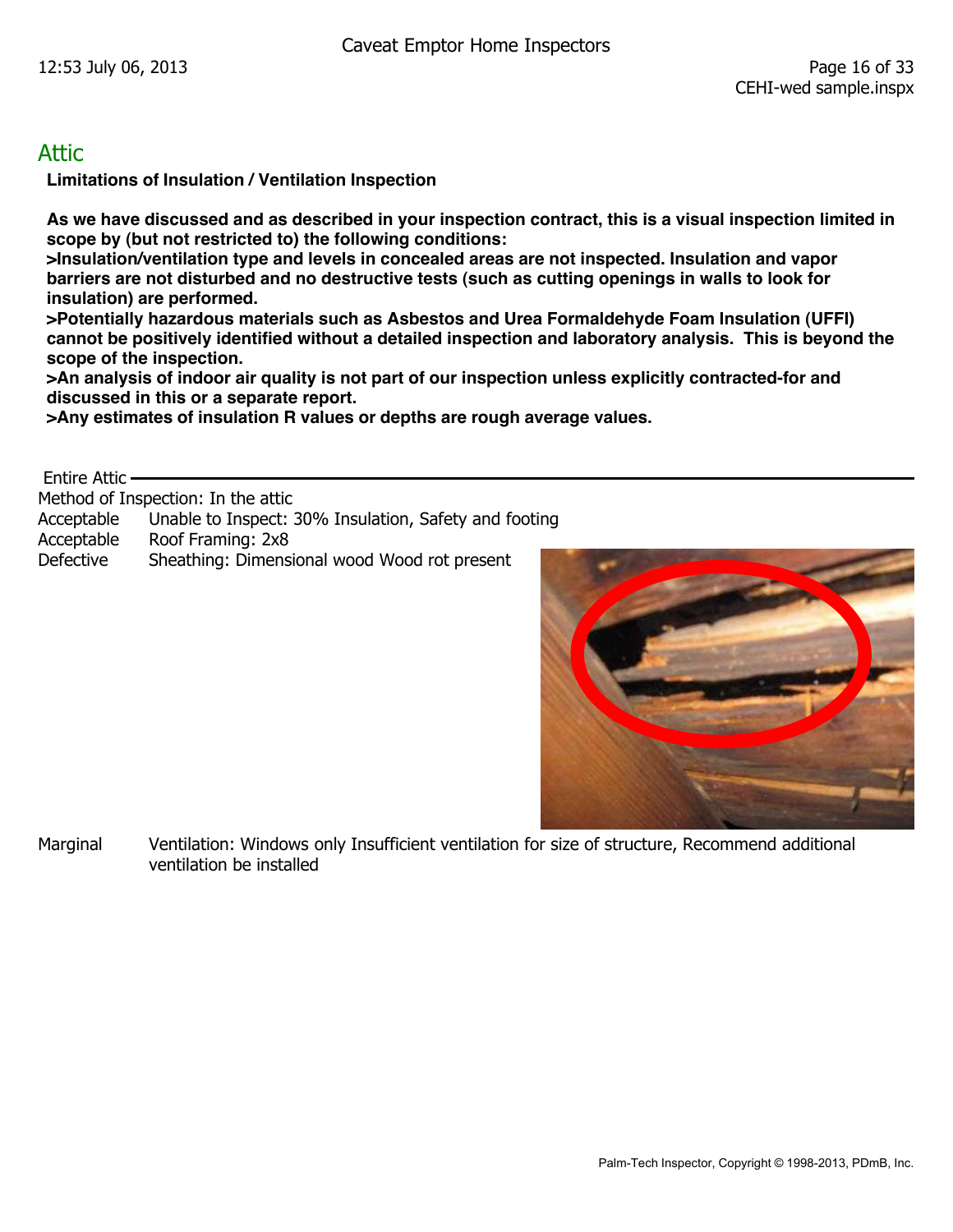## Attic (Continued)

Defective Insulation: Fiberglass, Vermiculite Insulation batts have fallen out of position-properly reinstall, Vermiculite insulation present. May contain asbestos. SAFETY !



Not Present

Marginal Insulation Depth: 6" Insufficient insulation present Not Present Vapor Barrier:<br>Not Present Attic Fan: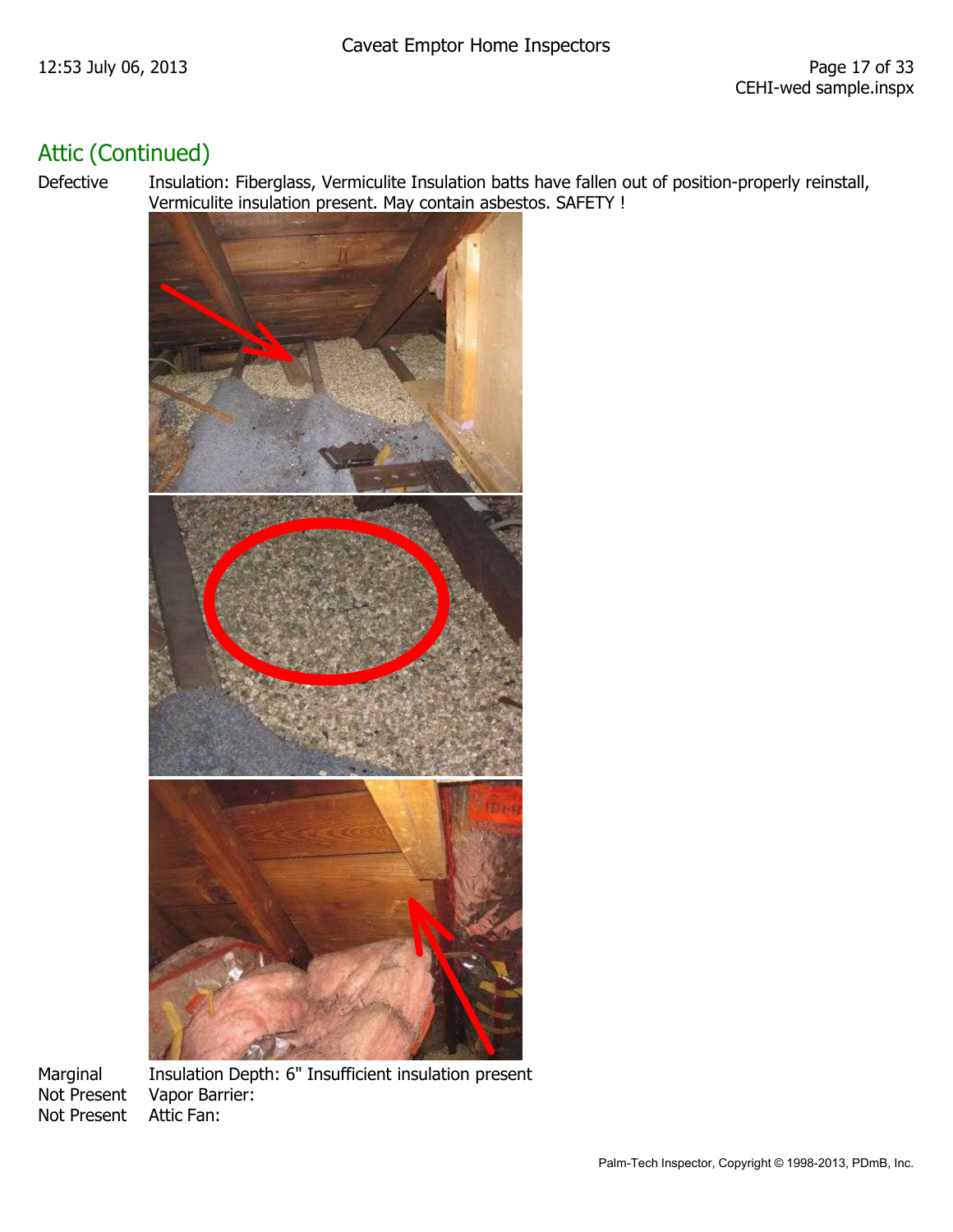#### Attic (Continued)

Not Present House Fan: Acceptable Wiring/Lighting: 110 VAC Acceptable Moisture Penetration: Previous water penetration noted Acceptable Bathroom Fan Venting: Electric fan

#### **Basement**

**Limitations of Interior inspection** 

**As we have discussed and as described in your inspection contract, this is a visual inspection limited in scope by (but not restricted to) the following conditions** 

**>Furniture, storage, appliances and/or wall hangings are not moved to permit inspection and may block defects.** 

**>Carpeting, window treatments, central vacuum systems, household appliances, recreational facilities, paint, wallpaper, and other finish treatments are not inspected.** 

Entire Basement

| Ceiling: Stapled fiber ceiling tile.<br>Walls: Paneling |
|---------------------------------------------------------|
| Floor: Tile 9x9 tile , possible asbestos                |
|                                                         |
|                                                         |

Palm-Tech Inspector, Copyright © 1998-2013, PDmB, Inc.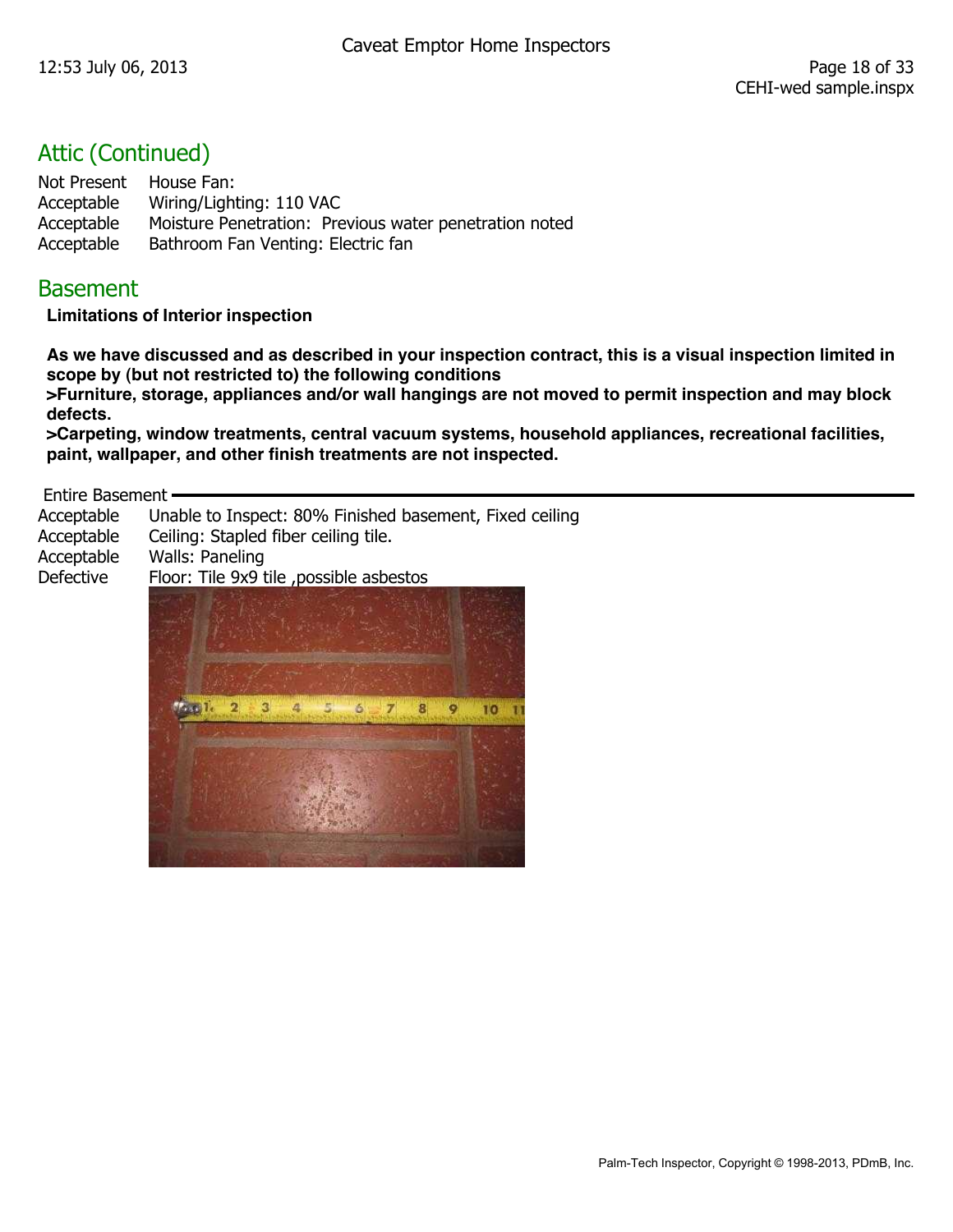# Basement (Continued)

Floor: (continued)



| <b>Not Present</b>        | Floor Drain:                                       |
|---------------------------|----------------------------------------------------|
| Not Present               | Doors:                                             |
| Acceptable                | Windows: Aluminum slider                           |
| Acceptable                | Electrical: 110 VAC outlets and lighting circuits  |
| Not Present               | <b>Smoke Detector:</b>                             |
| Acceptable                | <b>HVAC Source: Steam boiler</b>                   |
| <b>Not Present</b>        | Vapor Barrier:                                     |
| Not Inspected Insulation: |                                                    |
| Acceptable                | Ventilation: Windows                               |
| Not Present               | Sump Pump:                                         |
| Marginal                  | Moisture Location: In boiler room. Dampness noted. |
|                           |                                                    |

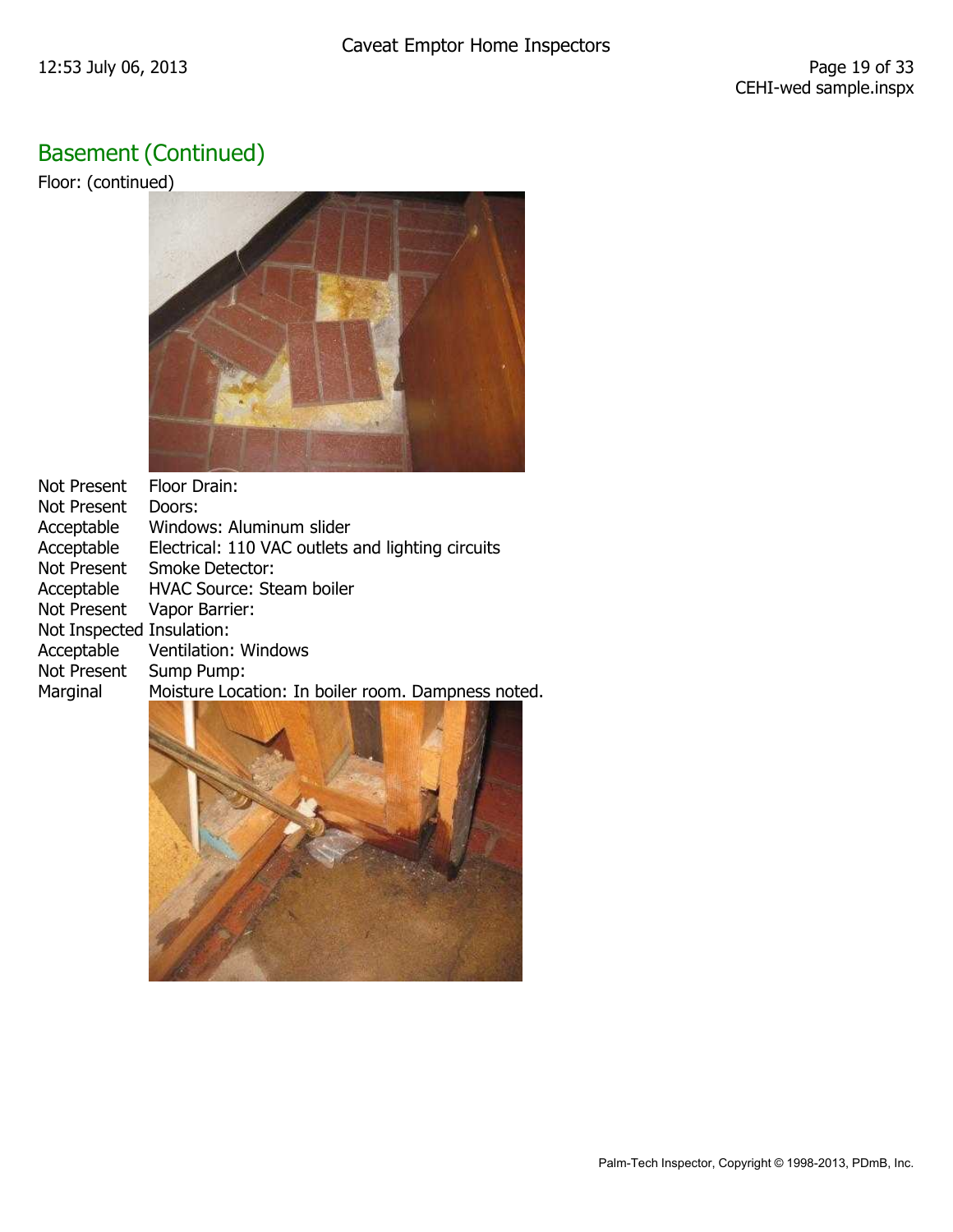## Basement (Continued)

Moisture Location: (continued)



Marginal Basement Stairs/Railings: Wood stairs with wood handrails No balusters. Safety!



#### Fireplace/Wood Stove

**Limitations of Fireplace/ Wood Stove Inspections** 

**It is important that a fireplace/ wood stove be cleaned on a routine basis to prevent the build up of creosote in the flue, which can cause a chimney fire.** 

**Masonry fireplace chimney's are normally required to have a terra cotta flue liner or 8 inches of masonry surrounding each flue in order to be considered safe and to conform with most building codes.** 

**During a visual inspection, it is common to be unable to detect the absence of a flue liner either because of stoppage at the fire box, a defective damper, or lack of access from the roof.** 

Living Room Fireplace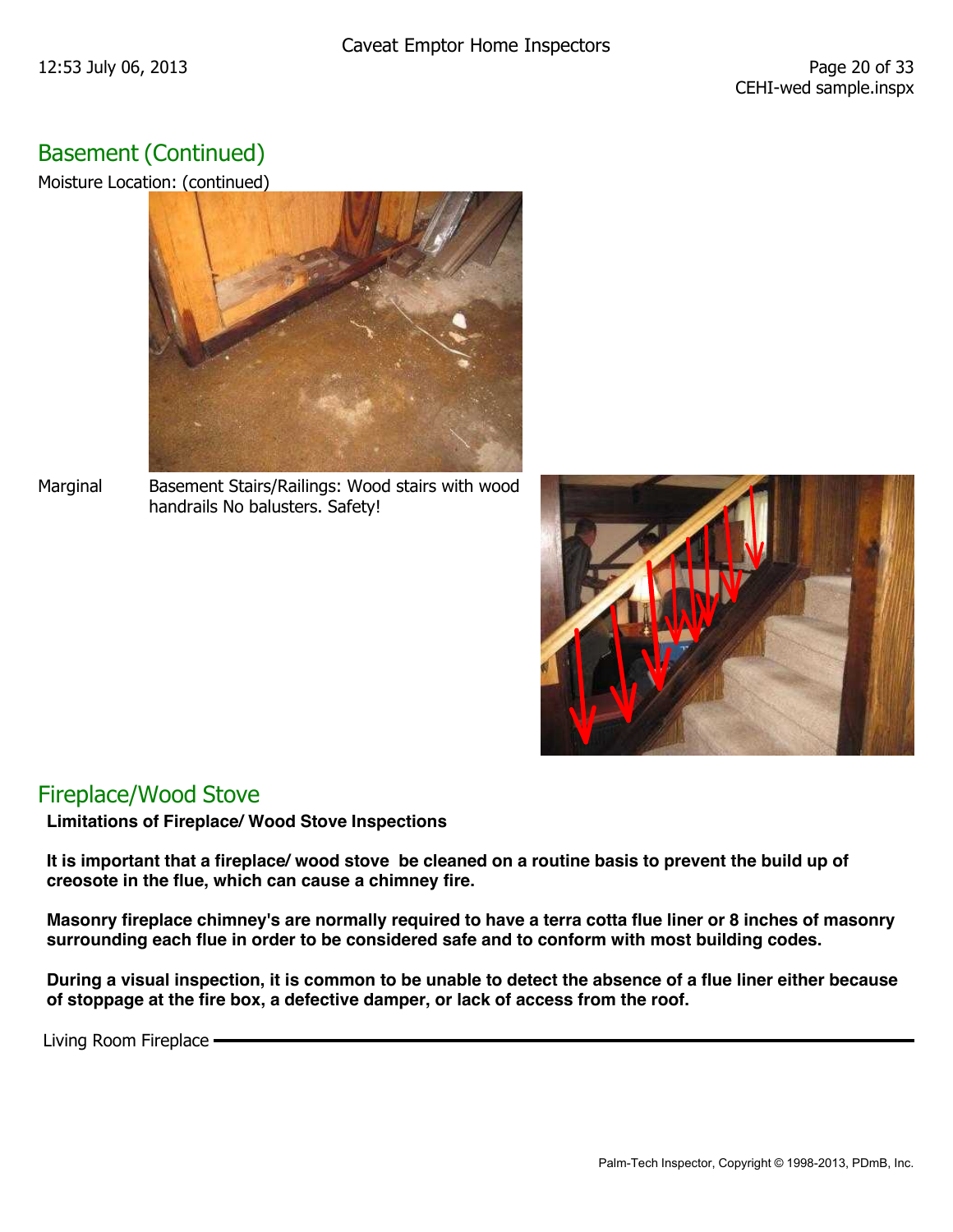#### Fireplace/Wood Stove (Continued)

Acceptable Fireplace Construction: Brick Fireplace and components need cleaning and inspection prior to use, Have a qualified fireplace contractor inspect prior to use.



Type: Wood burning Not Present Fireplace Insert: Acceptable Smoke Chamber: Brick Acceptable Flue: Tile Acceptable Damper: Metal Acceptable Hearth: Flush mounted

## Heating System

**Limitations of Heating Inspection** 

**As we have discussed and as described in your inspection contract, this is a visual inspection limited in scope by (but not restricted to) the following conditions:** 

**>The adequacy of heat supply or distribution balance is not inspected.** 

**>The interior of flues or chimneys which are not readily accessible are not inspected.** 

**>The furnace heat exchanger, humidifier, or dehumidifier, and electronic air filters are not inspected.** 

**>Solar space heating equipment/systems are not inspected.** 

Basement Heating System

Acceptable Heating System Operation: Adequate Evidence of past water leakage at fitting.



Manufacturer: Peerless Boiler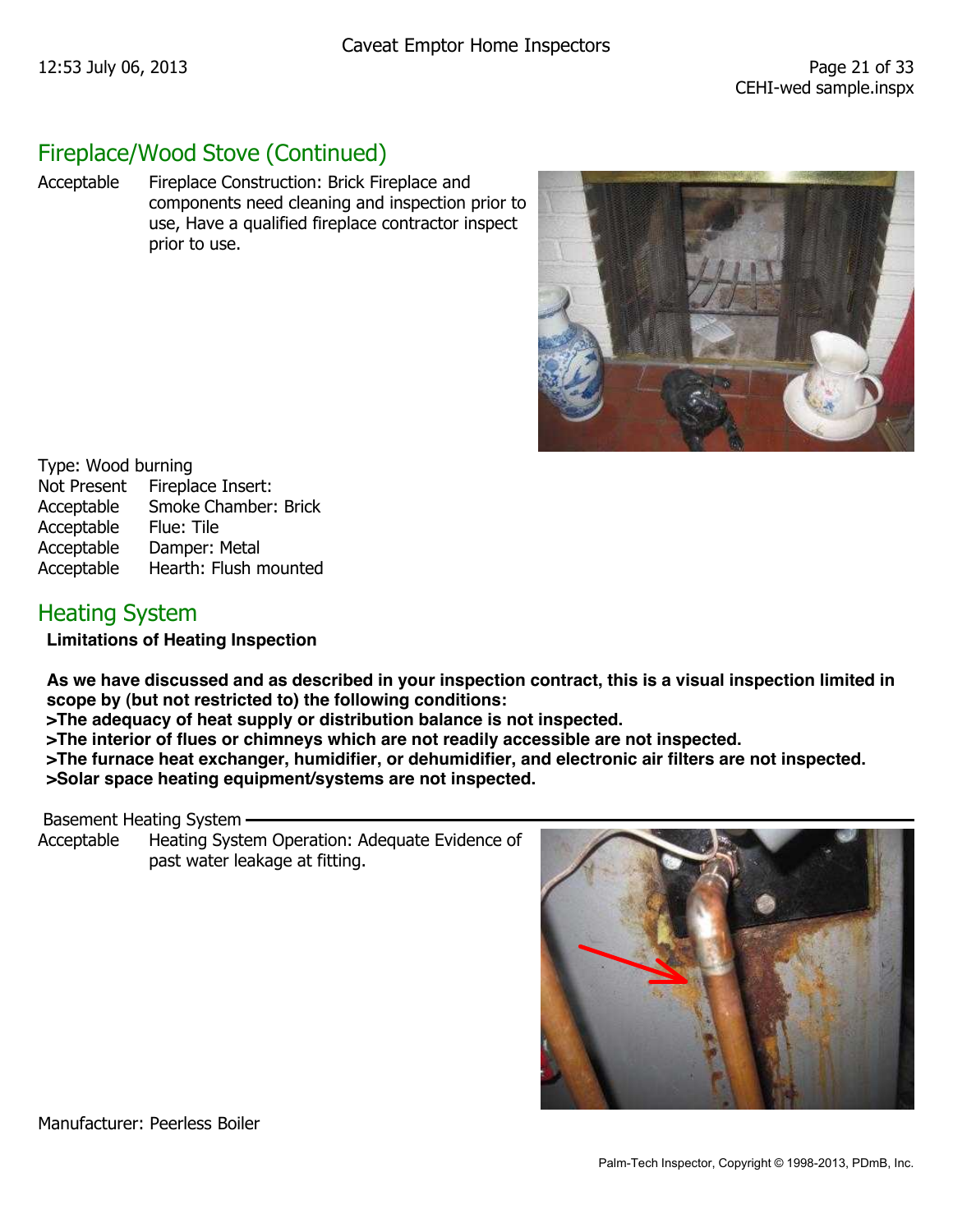# Heating System (Continued)

|                        | Model Number: WBV -03-S Serial Number: 544948-2006 05                  |
|------------------------|------------------------------------------------------------------------|
|                        | Type: Boiler system Capacity: 97000 BTUHR                              |
|                        | Area Served: Whole building Approximate Age: 2006                      |
| Fuel Type: Oil         |                                                                        |
|                        | Acceptable Heat Exchanger: 1 Burner                                    |
| Unable to Inspect: 90% |                                                                        |
| Acceptable             | Distribution: Steam                                                    |
| Acceptable             | Draft Control: Automatic                                               |
| Acceptable             | Flue Pipe: Single wall                                                 |
| Acceptable             | Controls: Relief valve                                                 |
| Acceptable             | Devices: TPRV drain tube.                                              |
| Acceptable             | Thermostats: Individual                                                |
| <b>Defective</b>       | Fuel Tank: Oil tank Leaking, Recommend removal by qualified contractor |
|                        |                                                                        |

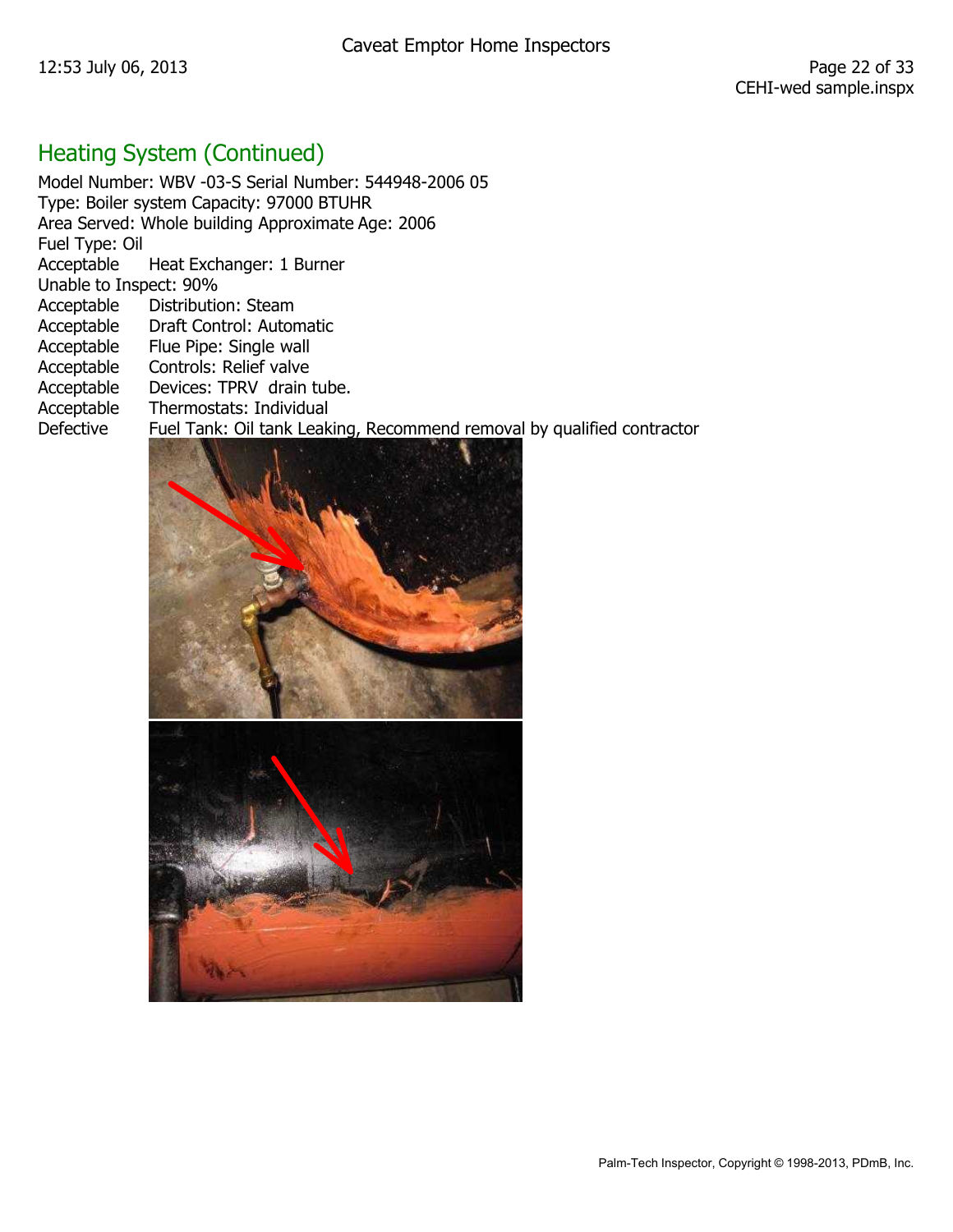# Heating System (Continued)

Fuel Tank: (continued)



Tank Location: Basement

Suspected Asbestos: Yes

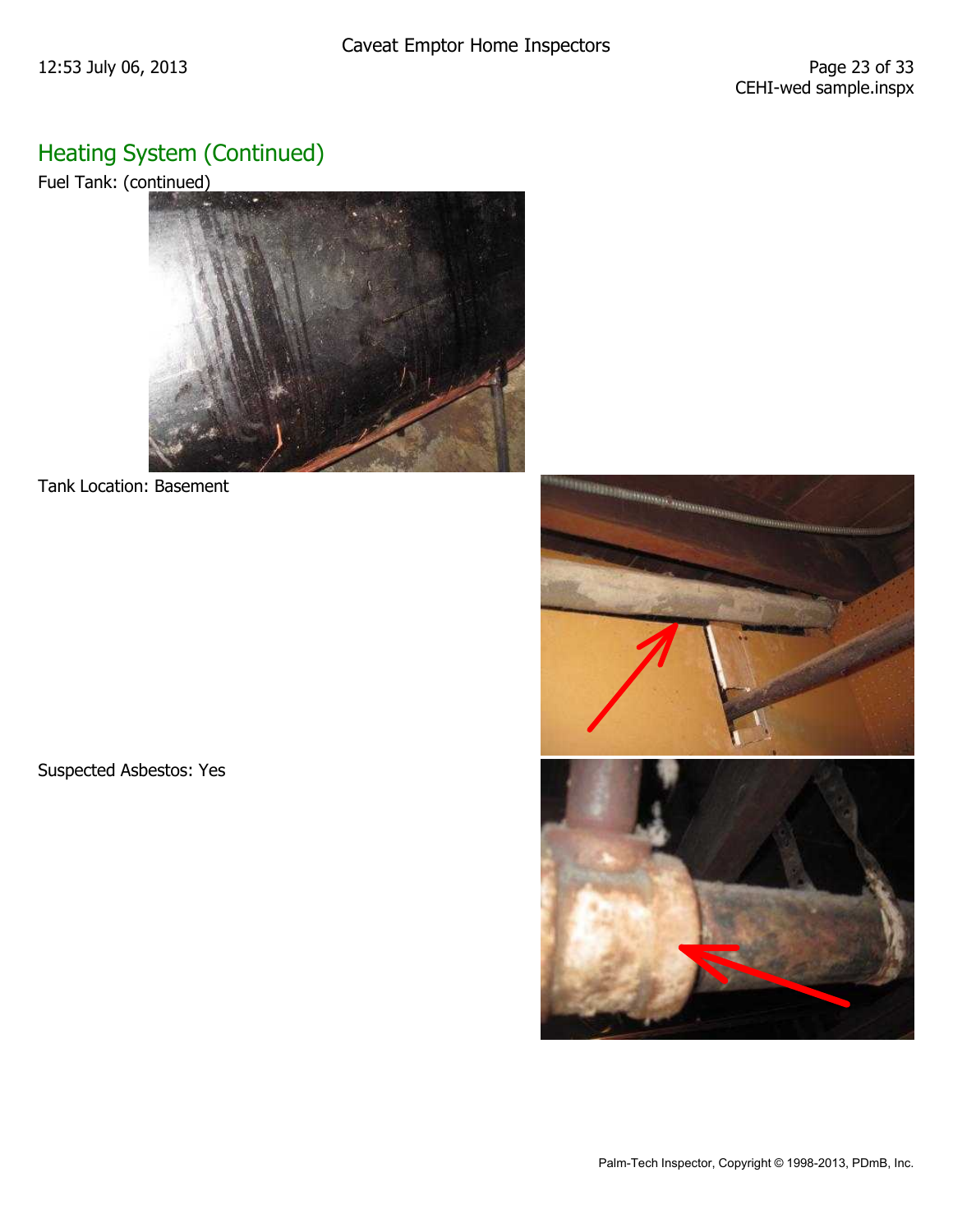#### Plumbing

**Limitations of Insulation / Ventilation Inspection** 

**As we have discussed and as described in your inspection contract, this is a visual inspection limited in scope by (but not restricted to) the following conditions:** 

**>Insulation/ventilation type and levels in concealed areas are not inspected. Insulation and vapor barriers are not disturbed and no destructive tests (such as cutting openings in walls to look for insulation) are performed.** 

**>Potentially hazardous materials such as Asbestos and Urea Formaldehyde Foam Insulation (UFFI) cannot be positively identified without a detailed inspection and laboratory analysis. This is beyond the scope of the inspection.** 

**>An analysis of indoor air quality is not part of our inspection unless explicitly contracted-for and discussed in this or a separate report.** 

**>Any estimates of insulation R values or depths are rough average values.** 

Acceptable Service Line: Copper Defective Main Water Shutoff: Basement Broken shut off. House side.



Acceptable Water Lines: Copper Marginal Drain Pipes: Cast iron, Copper, PVC, ABS Pitting cast iron drain piping

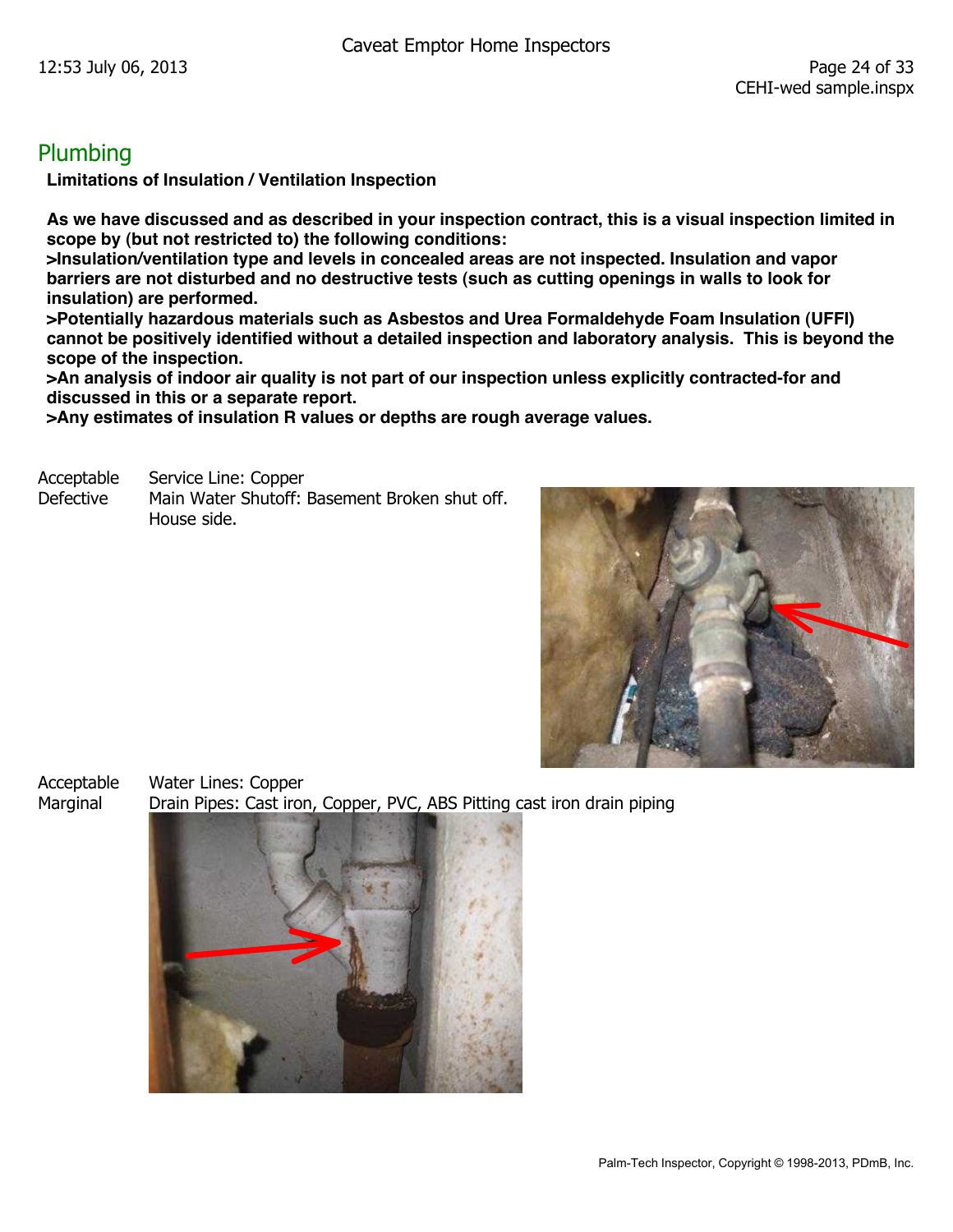## Plumbing (Continued)

Drain Pipes: (continued)



Acceptable Service Caps: Accessible Acceptable Vent Pipes: Cast iron Acceptable Gas Service Lines: Black pipe. Basement Water Heater -Acceptable Water Heater Operation: Adequate Manufacturer: A.O. Smith Model Number: 9211906000 Serial Number: 1029A001759 Type: Natural gas Capacity: 40 Gal. Approximate Age: 2010 Area Served: Whole building Acceptable Flue Pipe: Single wall Acceptable TPRV and Drain Tube: Copper

#### Bathroom

 2nd floor main Bathroom Not Present Closet: Acceptable Ceiling: Paint Acceptable Walls: Paint



Marginal Floor: Tile Floor shows evidence of previous water penetration/stains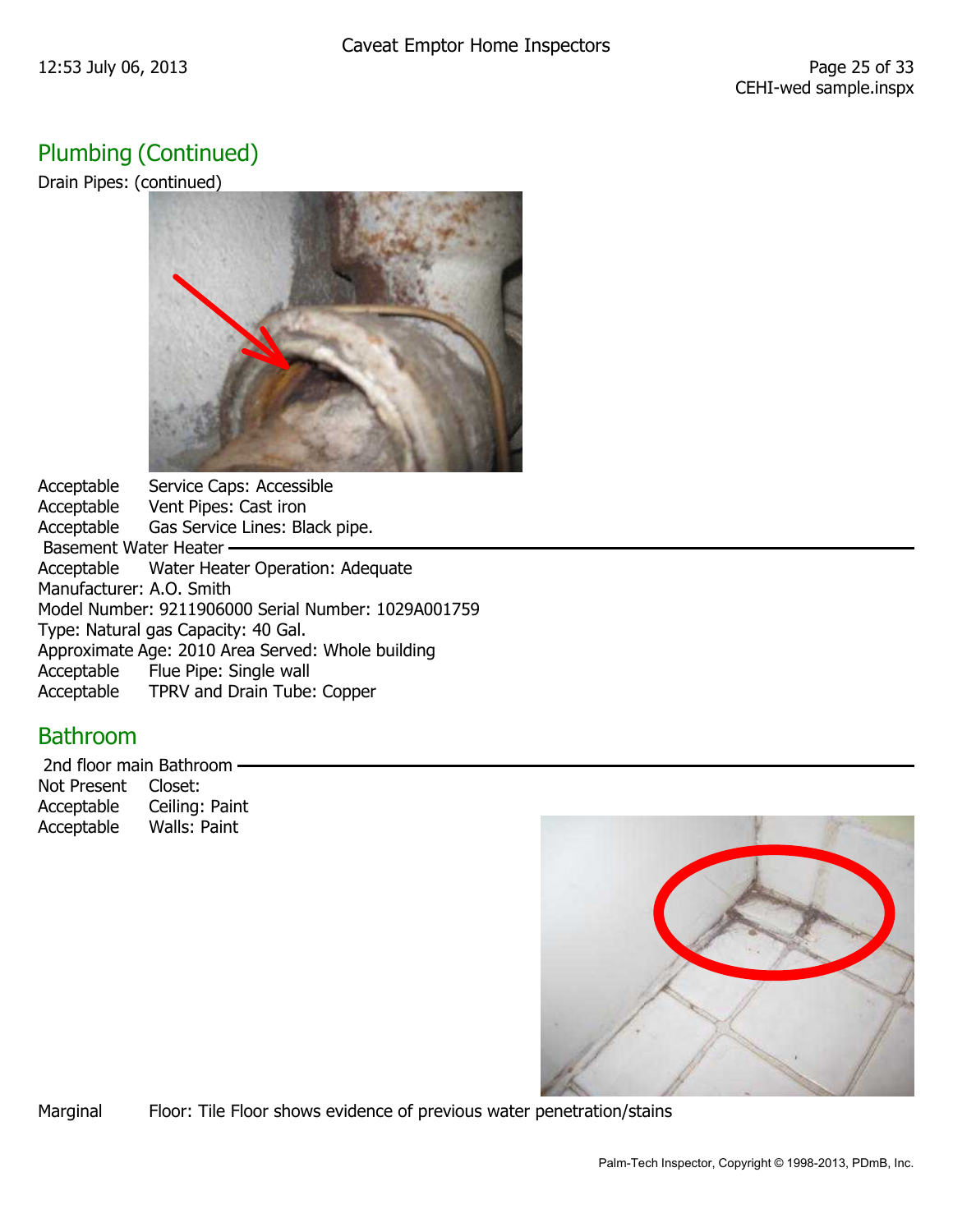## Bathroom (Continued)

| Acceptable | Doors: Solid wood                                                                       |
|------------|-----------------------------------------------------------------------------------------|
| Acceptable | Windows: Wood double hung                                                               |
| Acceptable | Electrical: 110 VAC outlets and lighting circuits                                       |
| Acceptable | Counter/Cabinet: Composite and wood                                                     |
| Acceptable | Sink/Basin: One piece sink/counter top                                                  |
| Marginal   | Faucets/Traps: Delta fixtures with a PVC trap Slow draining noted-further review/repair |
| Acceptable | Tub/Surround: Porcelain tub and ceramic tile                                            |
|            | surround Replace caulking                                                               |

| Acceptable                    | Toilets: American Standard                       |
|-------------------------------|--------------------------------------------------|
| Acceptable                    | HVAC Source: Steam radiator.                     |
| Acceptable                    | Ventilation: Electric ventilation fan and window |
| <b>Basement Half Bathroom</b> |                                                  |
| <b>Not Present</b>            | Closet:                                          |
| Acceptable                    | Ceiling: Paint                                   |
| Acceptable                    | Walls: Paint                                     |
| Acceptable                    | Floor: Vinyl floor covering                      |
| Acceptable                    | Doors: Solid wood                                |
| <b>Not Present</b>            | Windows:                                         |

![](_page_26_Picture_6.jpeg)

Defective Electrical: 110 VAC outlets and lighting circuits Non-GFCI circuit -recommend GFCI circuit be installed Acceptable Counter/Cabinet: Composite and wood Acceptable Sink/Basin: One piece sink/counter top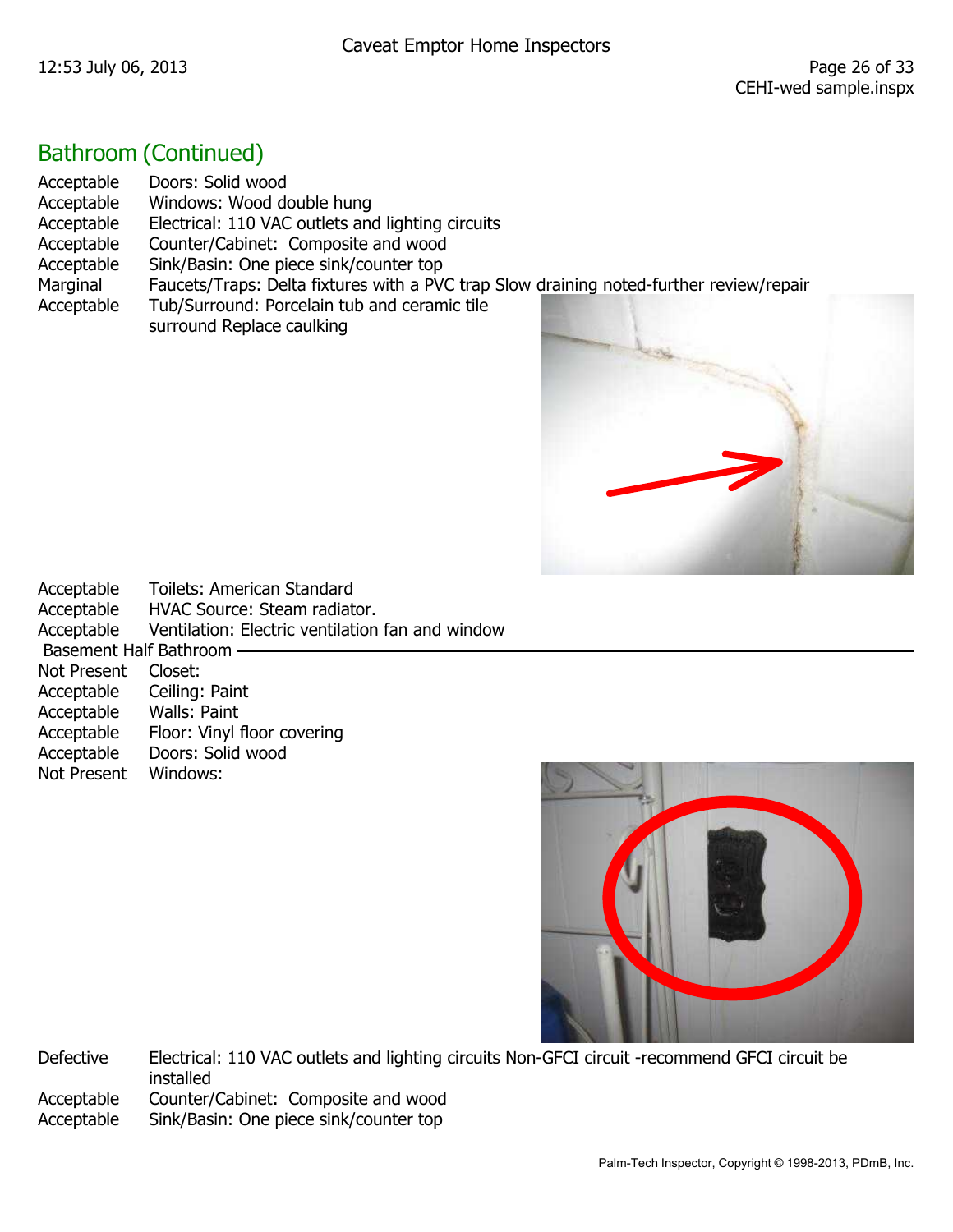## Bathroom (Continued)

Marginal Faucets/Traps: Delta fixtures with a metal trap Fixture loose.

![](_page_27_Picture_5.jpeg)

| Acceptable       | <b>Toilets: American Standard</b> |
|------------------|-----------------------------------|
| Acceptable       | HVAC Source: Steam radiator.      |
| <b>Defective</b> | Ventilation: No ventilation       |

#### Kitchen

**Limitations of Interior inspection** 

**As we have discussed and as described in your inspection contract, this is a visual inspection limited in scope by (but not restricted to) the following conditions** 

**>Furniture, storage, appliances and/or wall hangings are not moved to permit inspection and may block defects.** 

**>Carpeting, window treatments, central vacuum systems, household appliances, recreational facilities, paint, wallpaper, and other finish treatments are not inspected.** 

 1st Floor Kitchen Acceptable Cooking Appliances: Kenmore Acceptable Ventilator: Kitchenaid Not Present Disposal: Acceptable Dishwasher: Kenmore Air Gap Present? Yes Not Present Trash Compactor: Acceptable Refrigerator: Kitchenaid Acceptable Sink: Stainless Steel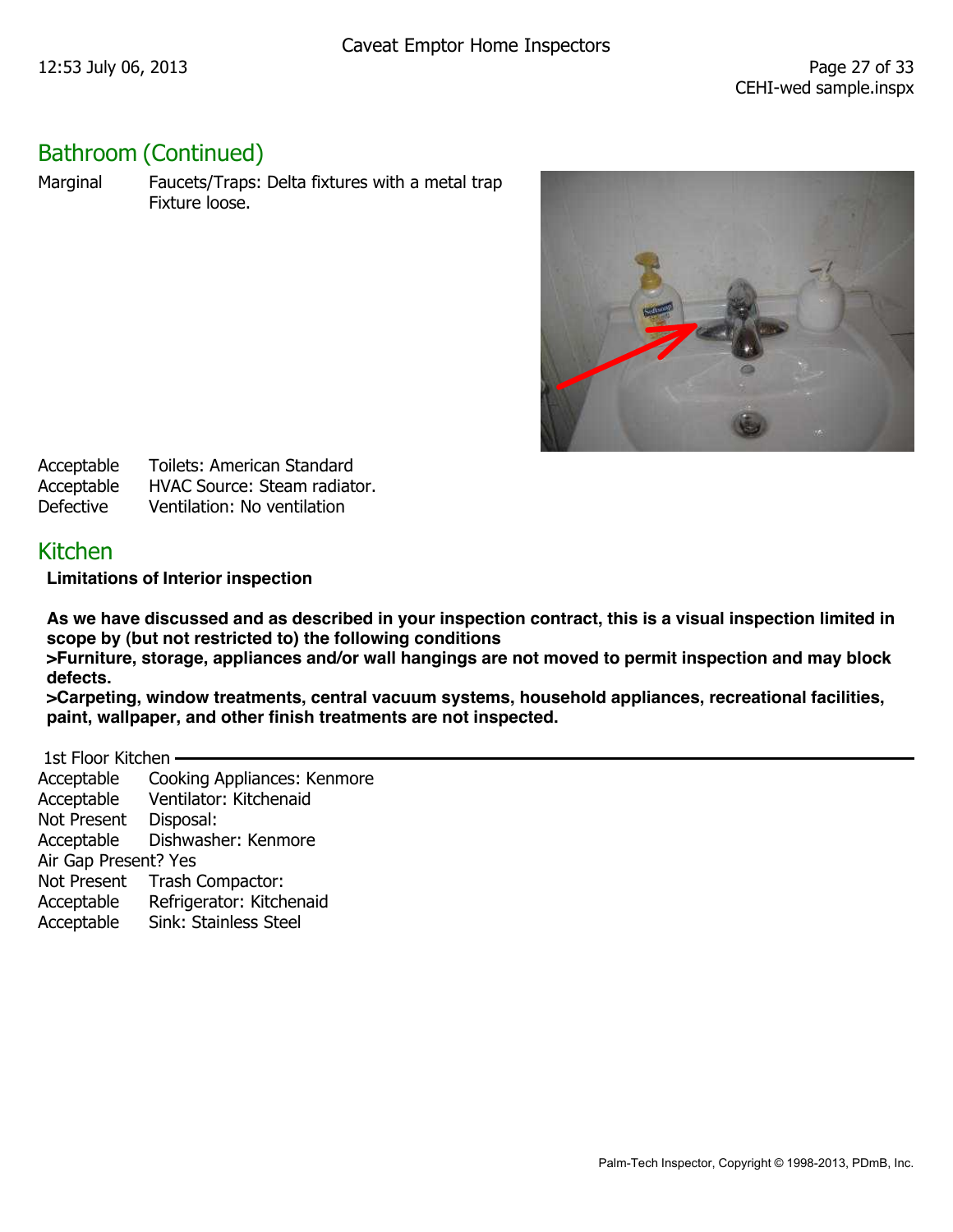# Kitchen (Continued)

Defective Electrical: 110 VAC outlets and lighting circuits, Attach loose outlet.

![](_page_28_Picture_5.jpeg)

| Acceptable         | Plumbing/Fixtures: Chrome                  |
|--------------------|--------------------------------------------|
| Acceptable         | Counter Tops: Laminate                     |
| Acceptable         | Cabinets: Laminate and composite materials |
| <b>Not Present</b> | Pantry:                                    |
| Acceptable         | Ceiling: Paint                             |
| Acceptable         | Walls: Paint                               |
| Acceptable         | Floor: Vinyl floor covering                |
| Acceptable         | Doors: Steel entry, Solid wood             |
| Acceptable         | Windows: Wood double hung                  |
| Acceptable         | HVAC Source: Steam radiator.               |
|                    |                                            |

## Bedroom

| 2nd Flr front Bedroom -                           |  |
|---------------------------------------------------|--|
| Closet: Single                                    |  |
| Ceiling: Paint                                    |  |
| Walls: Paint                                      |  |
| Floor: Hardwood                                   |  |
| Doors: Solid wood                                 |  |
| Windows: Wood double hung                         |  |
| Electrical: 110 VAC outlets and lighting circuits |  |
| HVAC Source: Steam radiator.                      |  |
| <b>Smoke Detector:</b><br>Not Present             |  |
| 2nd Floor Front Corner Bedroom                    |  |
| Closet: Single                                    |  |
| Ceiling: Paint                                    |  |
| Walls: Paint                                      |  |
| Floor: Carpet                                     |  |
| Doors: Solid wood                                 |  |
| Windows: Wood double hung                         |  |
| Electrical: 110 VAC outlets and lighting circuits |  |
| HVAC Source: Steam radiator.                      |  |
| <b>Smoke Detector:</b>                            |  |
|                                                   |  |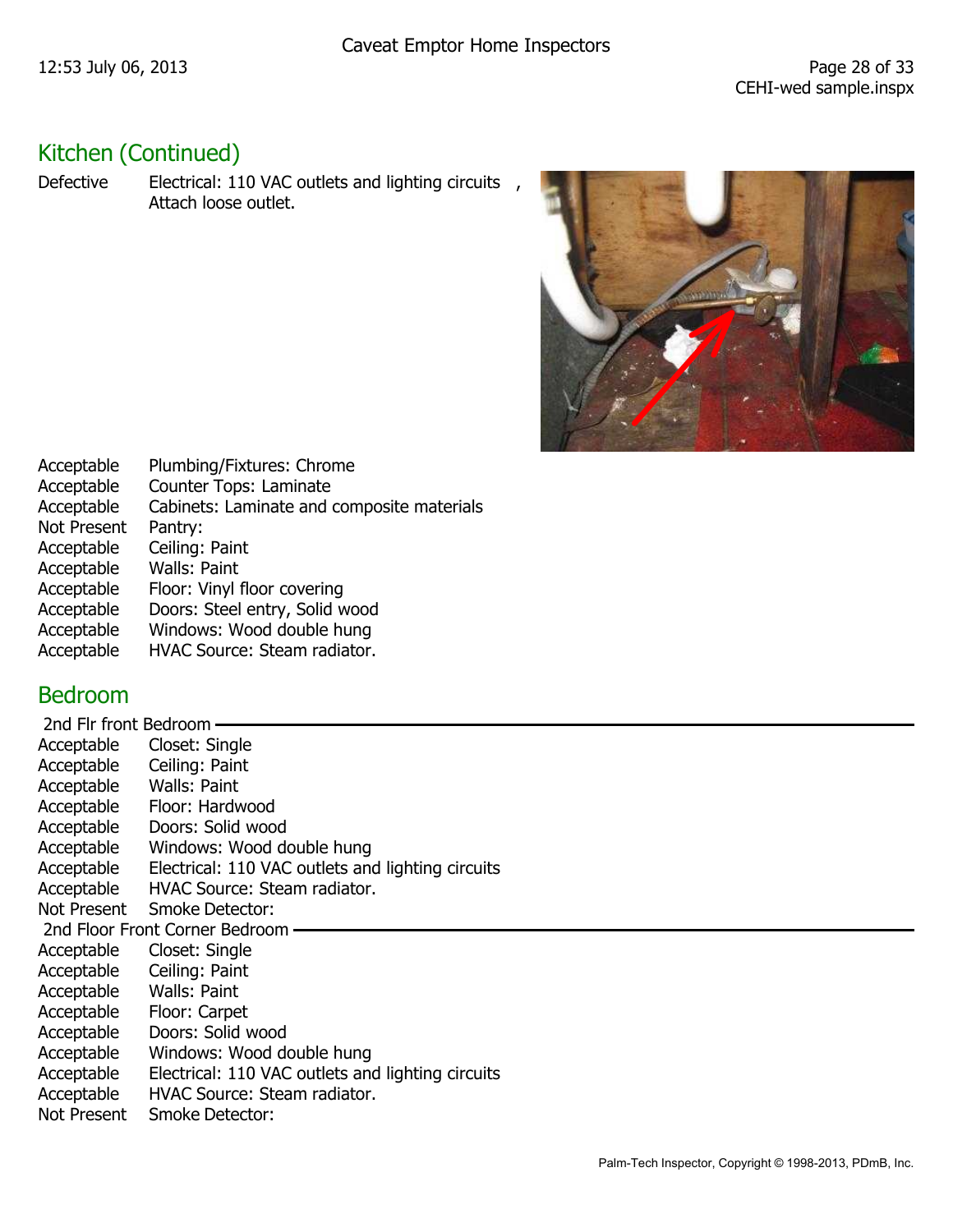## Bedroom (Continued)

 2nd Flr rear Bedroom Acceptable Closet: Single Acceptable Ceiling: Paint Acceptable Walls: Paint Acceptable Floor: Hardwood Acceptable Doors: Solid wood Acceptable Windows: Wood double hung Acceptable Electrical: 110 VAC outlets and lighting circuits Acceptable HVAC Source: Steam radiator. Not Present Smoke Detector:

#### Living Space

**Limitations of Interior inspection** 

**As we have discussed and as described in your inspection contract, this is a visual inspection limited in scope by (but not restricted to) the following conditions** 

**>Furniture, storage, appliances and/or wall hangings are not moved to permit inspection and may block defects.** 

**>Carpeting, window treatments, central vacuum systems, household appliances, recreational facilities, paint, wallpaper, and other finish treatments are not inspected.** 

|                            | Dining Room Living Space -                        |
|----------------------------|---------------------------------------------------|
| Not Present                | Closet:                                           |
| Acceptable                 | Ceiling: Paint                                    |
| Acceptable                 | Walls: Paint                                      |
| Acceptable                 | Floor: Hardwood                                   |
| Acceptable                 | Windows: Wood double hung                         |
| Acceptable                 | Electrical: 110 VAC outlets and lighting circuits |
| Acceptable                 | HVAC Source: Steam radiator.                      |
| Not Present                | <b>Smoke Detector:</b>                            |
|                            | Living Room Living Space —                        |
| Not Present                | Closet:                                           |
| Acceptable                 | Ceiling: Paint                                    |
| Acceptable                 | Walls: Paint                                      |
| Acceptable                 | Floor: Hardwood                                   |
| Acceptable                 | Electrical: 110 VAC outlets and lighting circuits |
| Acceptable                 | HVAC Source: Steam radiator.                      |
| Not Present                | <b>Smoke Detector:</b>                            |
| Front porch Living Space — |                                                   |
| Not Present                | Closet:                                           |
| Acceptable                 | Ceiling: Paint                                    |
| Acceptable                 | Walls: Paint                                      |
| Acceptable                 | Floor: Hardwood                                   |
| Acceptable                 | Windows: Wood double hung                         |
| Acceptable                 | Electrical: 110 VAC outlets and lighting circuits |
| Acceptable                 | <b>HVAC Source: Steam radiator.</b>               |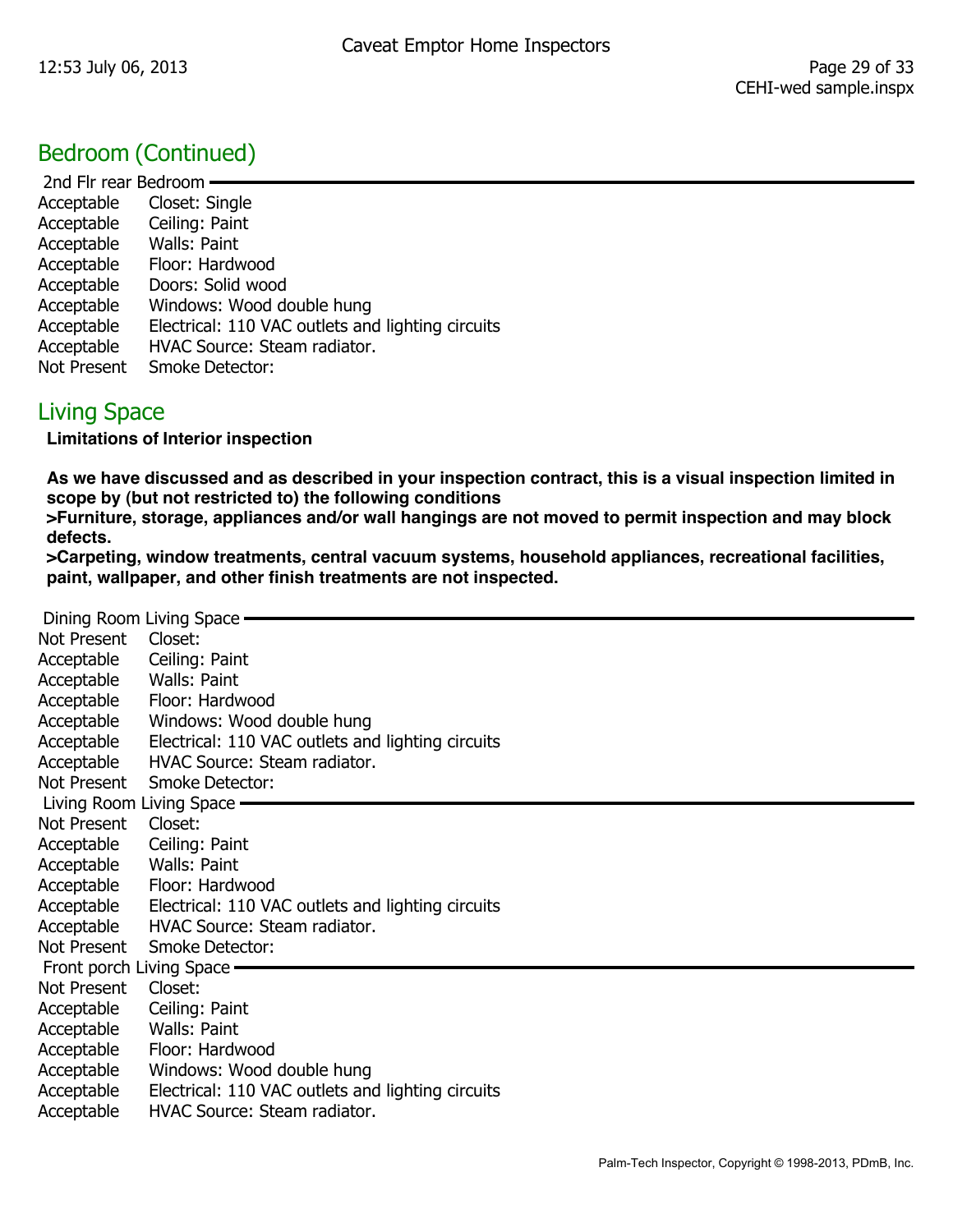## Living Space (Continued)

Not Present Smoke Detector: Foyer Living Space Acceptable Closet: Single Acceptable Ceiling: Paint Acceptable Walls: Paint Acceptable Floor: Hardwood Acceptable Doors: Wood entry. Acceptable Electrical: 110 VAC outlets and lighting circuits Acceptable HVAC Source: Steam radiator. Not Present Smoke Detector:

#### Laundry Room/Area

**Limitations of Laundry Room/ Area Inspections** 

**Clothes washers and dryers can not be inspected properly with out a load of laundry, so these appliances are not tested other then to determine weather they are operating.** 

**A washer/ dryer has an average life of 6 - 12 years.** 

**When hooking up a dryer, it must be kept vented to the exterior to prevent excessive moisture from building up in the house.** 

**Washers and dryers often not included in a sales contract, or are included in "as is" condition.** 

| Basement Laundry Room/Area |                                                   |
|----------------------------|---------------------------------------------------|
|                            |                                                   |
| <b>Not Present</b>         | Closet:                                           |
| Acceptable                 | Ceiling: Paint                                    |
| Acceptable                 | Walls: Paint                                      |
| Acceptable                 | Floor: Vinyl floor covering                       |
| Acceptable                 | Doors: Solid wood                                 |
| Acceptable                 | Windows: Aluminum slider                          |
| Acceptable                 | Electrical: 110 VAC outlets and lighting circuits |
| <b>Not Present</b>         | <b>Smoke Detector:</b>                            |
| <b>Not Present</b>         | <b>HVAC Source:</b>                               |
| Acceptable                 | Laundry Tub: Concrete                             |
|                            |                                                   |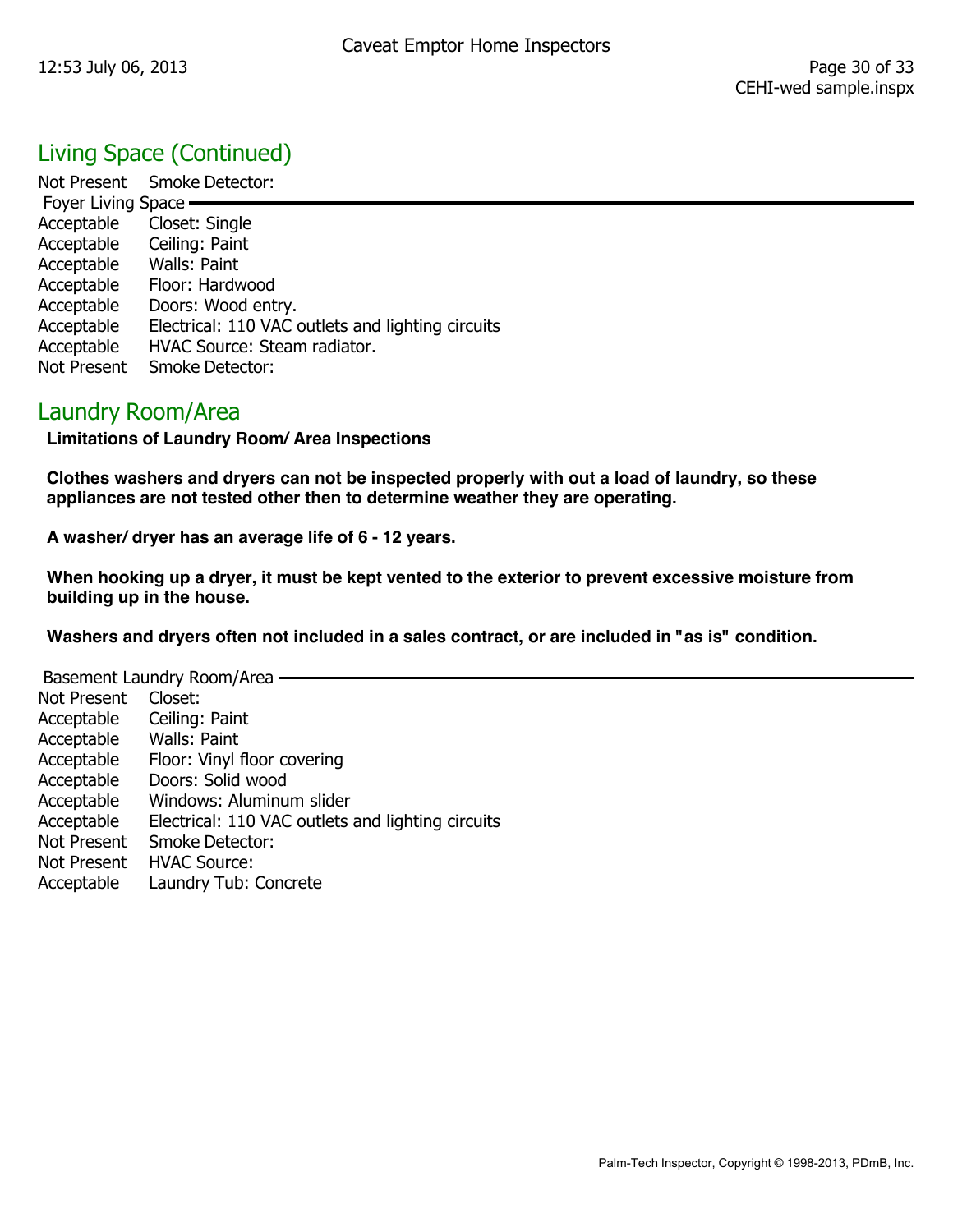## Laundry Room/Area (Continued)

Defective Laundry Tub Drain: ABS The trap is leaking

![](_page_31_Picture_5.jpeg)

![](_page_31_Picture_6.jpeg)

Acceptable Washer Hose Bib: Rotary<br>Acceptable Washer and Dryer Electric Washer and Dryer Electrical: 110-120 VAC

Acceptable Dryer Vent: Metal flex<br>Acceptable Dryer Gas Line: Black µ Dryer Gas Line: Black pipe Acceptable Washer Drain: Drains to laundry tub Not Present Floor Drain: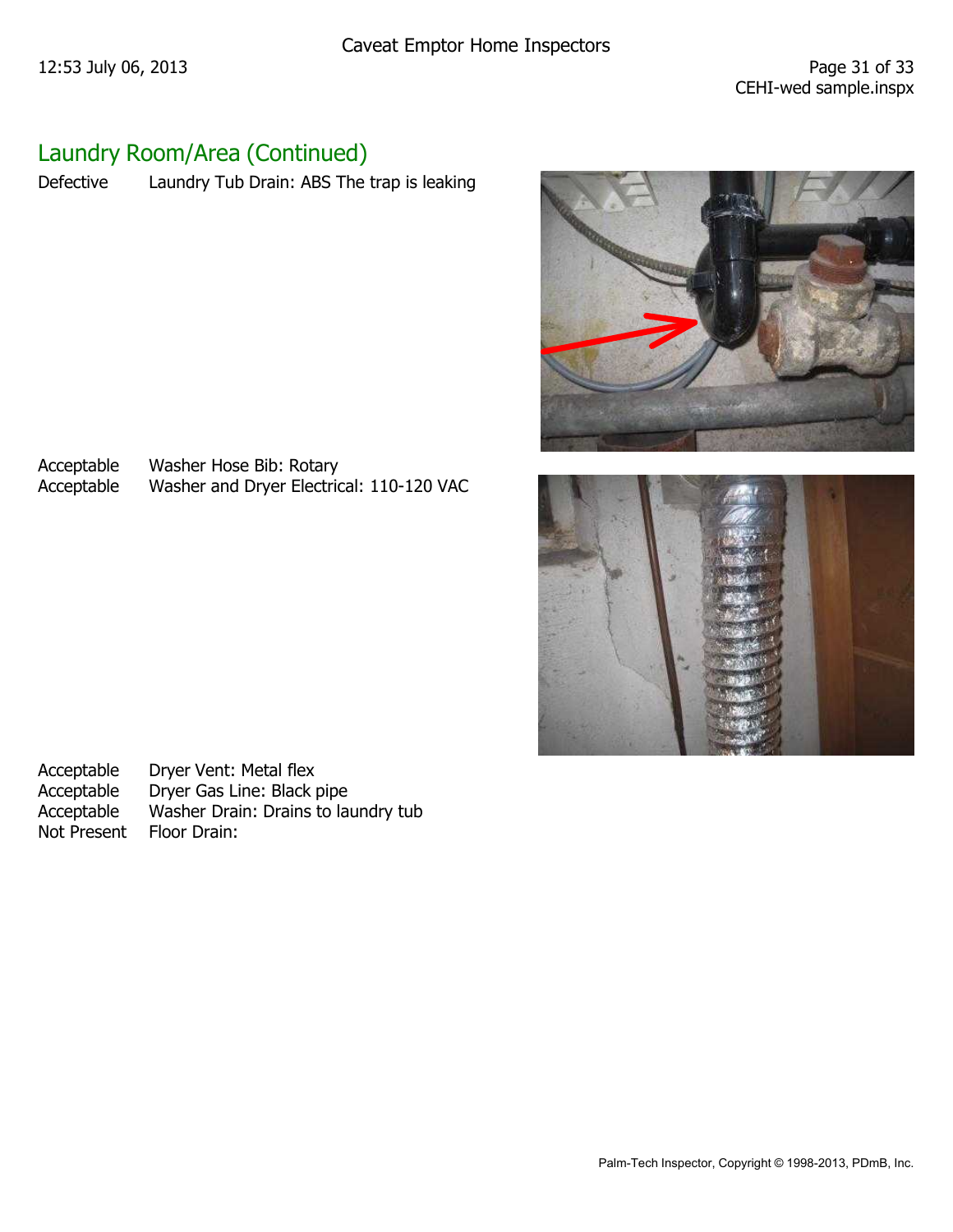#### Marginal Summary

This summary is not the entire report. The complete report may include additional information of concern to the client. It is recommended that the client read the complete report.

#### Lots and Grounds

- 1. Driveway: Asphalt Heavy cracks in surface, Uneven settling
- 2. Steps/Stoops: Brick Railings loose, saftey hazard., Bricks need pointing.
- 3. Deck: Stained wood Not lag bolted to house, Railing support loose., Baluster openings too wide
- 4. Vegetation: Ivy, Vines Ivy/vines growing on structure,removal is suggested.

#### **Exterior**

5. Basement Windows: Aluminum slider

#### Roof

6. Gutters: Aluminum Gutters loose, spikes or straps missing, Leaking, Need cleaning

#### Garage/Carport

- 7. Rear Garage Roof Structure: 2x6 Rafter Trim boards rotted.
- 8. Rear Garage Floor/Foundation: Poured concrete Floor settled

#### Attic

- 9. Entire Attic Ventilation: Windows only Insufficient ventilation for size of structure, Recommend additional ventilation be installed
- 10. Entire Attic Insulation Depth: 6" Insufficient insulation present

#### **Basement**

- 11. Entire Basement Moisture Location: In boiler room. Dampness noted.
- 12. Entire Basement Basement Stairs/Railings: Wood stairs with wood handrails No balusters. Safety!

#### Plumbing

13. Drain Pipes: Cast iron, Copper, PVC, ABS Pitting cast iron drain piping

#### **Bathroom**

- 14. 2nd floor main Bathroom Floor: Tile Floor shows evidence of previous water penetration/stains
- 15. 2nd floor main Bathroom Faucets/Traps: Delta fixtures with a PVC trap Slow draining noted-further review/repair
- 16. Basement Half Bathroom Faucets/Traps: Delta fixtures with a metal trap Fixture loose.